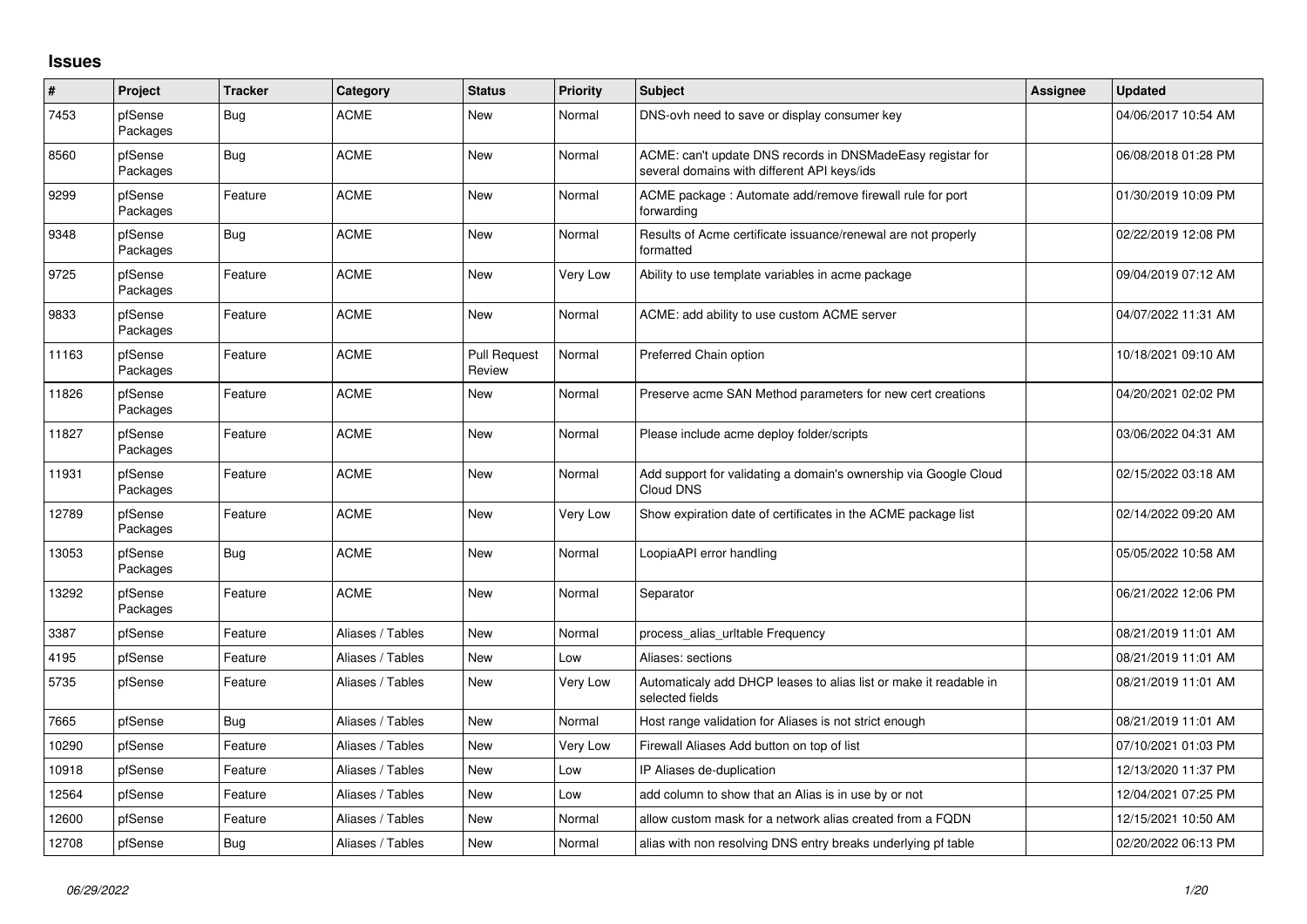| $\vert$ # | Project             | <b>Tracker</b> | Category         | <b>Status</b> | <b>Priority</b> | <b>Subject</b>                                                                                                | Assignee | <b>Updated</b>      |
|-----------|---------------------|----------------|------------------|---------------|-----------------|---------------------------------------------------------------------------------------------------------------|----------|---------------------|
| 13068     | pfSense             | <b>Bug</b>     | Aliases / Tables | <b>New</b>    | Normal          | Error loading rules when URL Table IPs content is empty                                                       |          | 04/17/2022 09:07 PM |
| 10845     | pfSense<br>Packages | <b>Bug</b>     | apcupsd          | New           | Normal          | apcupsd doesn't stop when not enabled                                                                         |          | 08/24/2020 10:16 AM |
| 11375     | pfSense<br>Packages | Bug            | apcupsd          | New           | Normal          | UPS Type <blank> for USB APC</blank>                                                                          |          | 02/26/2021 11:10 AM |
| 11898     | pfSense<br>Packages | <b>Bug</b>     | apcupsd          | <b>New</b>    | Normal          | PHP error from apcupsd dashboard widget                                                                       |          | 05/07/2021 09:12 AM |
| 8454      | pfSense<br>Packages | <b>Bug</b>     | arpwatch         | <b>New</b>    | <b>Very Low</b> | Arpwatch package break email notifications from other sources                                                 |          | 06/23/2022 07:49 PM |
| 12812     | pfSense<br>Packages | Feature        | arpwatch         | <b>New</b>    | Normal          | Would it be helpful if the FreeBSD net-mgmt/arpwatch port had an<br>option to use mail/dma for mail delivery? |          | 02/16/2022 06:09 PM |
| 4098      | pfSense             | Feature        | Authentication   | New           | Normal          | Add option to force a password change on login                                                                |          | 08/21/2019 10:31 AM |
| 4242      | pfSense             | Feature        | Authentication   | <b>New</b>    | Normal          | Two Factor or OTP Authentication for Admin Interface                                                          |          | 01/04/2022 12:07 PM |
| 5652      | pfSense             | <b>Bug</b>     | Authentication   | <b>New</b>    | Normal          | Radius IETF Class Group Assignment - Incorrect Standard                                                       |          | 08/13/2019 01:39 PM |
| 5825      | pfSense             | Feature        | Authentication   | New           | Normal          | Allow EAP-RADIUS for authentication servers                                                                   |          | 08/21/2019 10:32 AM |
| 8087      | pfSense             | Bug            | Authentication   | New           | Normal          | Provide Calling-Station-ID to RADIUS backed VPN connections                                                   |          | 06/06/2020 05:36 AM |
| 8694      | pfSense             | Feature        | Authentication   | <b>New</b>    | Very Low        | Client CA Auth for PFSense WebGui                                                                             |          | 08/21/2019 09:25 AM |
| 8775      | pfSense             | Feature        | Authentication   | New           | Very Low        | Use SRV record for LDAP Authentication                                                                        |          | 05/06/2020 07:49 AM |
| 9165      | pfSense             | Feature        | Authentication   | New           | Normal          | only IPs can be added to sshguard whitelist                                                                   |          | 04/21/2022 12:39 PM |
| 9222      | pfSense             | Feature        | Authentication   | New           | Normal          | Add sshguard log when release an IP                                                                           |          | 08/14/2019 01:00 PM |
| 9288      | pfSense             | Feature        | Authentication   | New           | Normal          | SSHGuard add pfSense signature in standard                                                                    |          | 08/14/2019 01:19 PM |
| 9937      | pfSense             | Feature        | Authentication   | New           | Normal          | OpenVPN Login User Privilege                                                                                  |          | 11/29/2019 08:46 AM |
| 10352     | pfSense             | Bug            | Authentication   | New           | Very Low        | RADIUS authentication fails with MSCHAPv1 or MSCHAPv2 when<br>passwords contain international characters      |          | 06/20/2022 04:04 PM |
| 10765     | pfSense             | Bug            | Authentication   | <b>New</b>    | Normal          | Ampersands in Idap extended query are escaped twice                                                           |          | 09/02/2020 07:55 AM |
| 10843     | pfSense             | Feature        | Authentication   | New           | Normal          | Allow user manager settings to specify multiple authentication<br>servers                                     |          | 01/13/2022 07:22 AM |
| 11920     | pfSense Plus        | Feature        | Authentication   | <b>New</b>    | Normal          | SAML Authentication for pfSense (VPN and webConfigurator)                                                     |          | 05/14/2021 12:56 AM |
| 12091     | pfSense             | Feature        | Authentication   | New           | Normal          | RFE: Add support for sssd authentication                                                                      |          | 12/10/2021 04:55 PM |
| 12095     | pfSense             | <b>Bug</b>     | Authentication   | New           | Normal          | Memory leak in pcscd                                                                                          |          | 06/01/2022 01:01 PM |
| 12283     | pfSense             | <b>Bug</b>     | Authentication   | New           | Normal          | LDAP/RADIUS authentication servers configuration does not allow<br>source IP address to be specified          |          | 08/20/2021 01:15 AM |
| 12458     | pfSense             | Feature        | Authentication   | <b>New</b>    | Normal          | Use "unixHomeDirectory" instead of "homeDirectory" when LDAP<br>authentication server is Active Directory     |          | 10/15/2021 08:18 AM |
| 12519     | pfSense             | <b>Bug</b>     | Authentication   | <b>New</b>    | Normal          | Fail authentication using special character in password via the LDAP<br>connector                             |          | 11/12/2021 07:39 AM |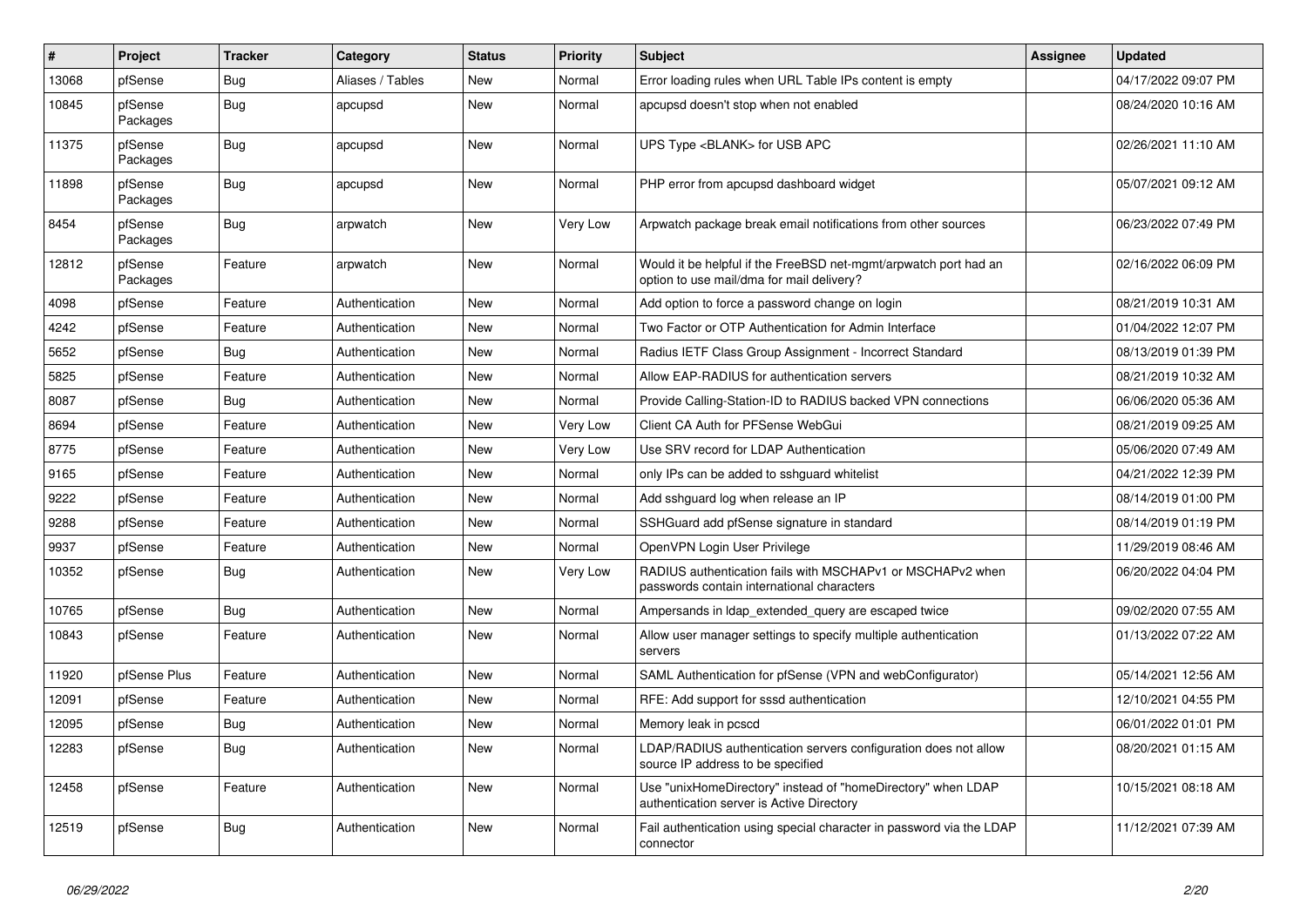| $\vert$ # | Project             | <b>Tracker</b> | Category         | <b>Status</b> | <b>Priority</b> | Subject                                                                                                                              | <b>Assignee</b> | <b>Updated</b>      |
|-----------|---------------------|----------------|------------------|---------------|-----------------|--------------------------------------------------------------------------------------------------------------------------------------|-----------------|---------------------|
| 12546     | pfSense Plus        | Feature        | Authentication   | New           | Normal          | Add 2FA Support to pfSense Plus Local Database Authentication                                                                        |                 | 06/25/2022 05:30 PM |
| 12726     | pfSense             | <b>Bug</b>     | Authentication   | New           | Normal          | LDAP select container button auto populate                                                                                           |                 | 01/25/2022 01:48 PM |
| 13260     | pfSense             | Feature        | Authentication   | New           | Normal          | Add support for OpenVPN static-challenge                                                                                             |                 | 06/09/2022 02:04 PM |
| 11266     | pfSense<br>Packages | Feature        | AutoConfigBackup | New           | Very Low        | Give an option to list restore point in "reverse" order/latest at the top.                                                           |                 | 01/19/2021 06:58 PM |
| 12329     | pfSense<br>Packages | Feature        | Avahi            | New           | Normal          | Add optional floating firewall rules for IPv4 and IPv6                                                                               |                 | 02/09/2022 04:43 PM |
| 12767     | pfSense<br>Packages | <b>Bug</b>     | Avahi            | New           | Normal          | `Package radavahi-daemon does does not exist in current pfSense<br>version and it has been removed``` message on pfSense 2.7 restore |                 | 02/07/2022 11:28 AM |
| 9495      | pfSense<br>Packages | Bug            | AWS VPC          | New           | Normal          | AWS VPC VPN wizard produces incorrect config (SHA256 should be<br>SHA <sub>1</sub> )                                                 |                 | 08/19/2019 02:45 PM |
| 9497      | pfSense<br>Packages | Bug            | AWS VPC          | New           | Normal          | AWS VPN Wizard: WebGUI times out.                                                                                                    |                 | 11/13/2019 10:07 AM |
| 13039     | pfSense<br>Packages | Feature        | AWS VPC          | New           | Normal          | Handle transit gateway VPNs in the AWS VPN wizard                                                                                    |                 | 04/11/2022 07:31 AM |
| 10900     | pfSense<br>Packages | Bug            | Backup           | Feedback      | Normal          | /packages/backup/backup.php?a=download&t=backup HTTP 504,<br>or Sends PHP Error Message as ASCII/Text file Named<br>pfsense.bak.tgz  |                 | 04/05/2022 01:51 AM |
| 286       | pfSense             | Feature        | Backup / Restore | New           | Normal          | Backup/restore users individually                                                                                                    |                 | 01/09/2021 03:48 PM |
| 1367      | pfSense             | Feature        | Backup / Restore | New           | Normal          | Input validation on partial config restores                                                                                          |                 | 03/21/2011 01:16 AM |
| 1738      | pfSense             | <b>Bug</b>     | Backup / Restore | New           | Very Low        | Restore fails when username in backup is not matching                                                                                |                 | 12/11/2021 07:51 PM |
| 3696      | pfSense             | Feature        | Backup / Restore | New           | Normal          | Multiple items backup/restore                                                                                                        |                 | 06/06/2014 02:33 PM |
| 3697      | pfSense             | Feature        | Backup / Restore | New           | Normal          | New backup/restore area: Certificates                                                                                                |                 | 03/11/2017 11:30 AM |
| 4681      | pfSense             | Feature        | Backup / Restore | New           | Normal          | AutoConfigBackup make a way to easily download a saved backup                                                                        |                 | 08/16/2019 12:46 PM |
| 6608      | pfSense             | Feature        | Backup / Restore | New           | Low             | backup and restore dhcp                                                                                                              |                 | 07/13/2016 04:09 PM |
| 7688      | pfSense             | Feature        | Backup / Restore | New           | Low             | AutoConfigBackup - Info Icon - username only                                                                                         |                 | 10/22/2017 10:46 AM |
| 7757      | pfSense             | <b>Bug</b>     | Backup / Restore | New           | Normal          | Auto Config Backup fails to upload unless Default Gateway is up                                                                      |                 | 08/16/2019 12:47 PM |
| 8076      | pfSense             | Bug            | Backup / Restore | New           | Normal          | User can easily apply an unusable interface configuration after<br>restore                                                           |                 | 08/14/2019 10:52 AM |
| 9775      | pfSense             | Feature        | Backup / Restore | New           | Normal          | AutoConfigBackup - Rolling per day/hour cap on changes, retention<br>policy                                                          |                 | 09/20/2019 09:19 AM |
| 11110     | pfSense             | Bug            | Backup / Restore | New           | Normal          | Backup file should be checked before restoring a specific area                                                                       |                 | 12/05/2020 02:50 PM |
| 12249     | pfSense             | Bug            | Backup / Restore | New           | Normal          | HAProxy causing failed ACB backups                                                                                                   |                 | 11/15/2021 11:58 PM |
| 12553     | pfSense             | Feature        | Backup / Restore | New           | Normal          | Auto Config Backup: Allow selecting multiple backups for deletion                                                                    |                 | 02/22/2022 04:27 AM |
| 12774     | pfSense             | <b>Bug</b>     | Backup / Restore | New           | Normal          | Picture widget image is not saved in backup                                                                                          |                 | 04/04/2022 04:48 AM |
| 13289     | pfSense             | Bug            | Backup / Restore | New           | Low             | Attempting to restore a 0 byte "config.xml" prints an error that the<br>file cannot be read                                          |                 | 06/28/2022 12:01 PM |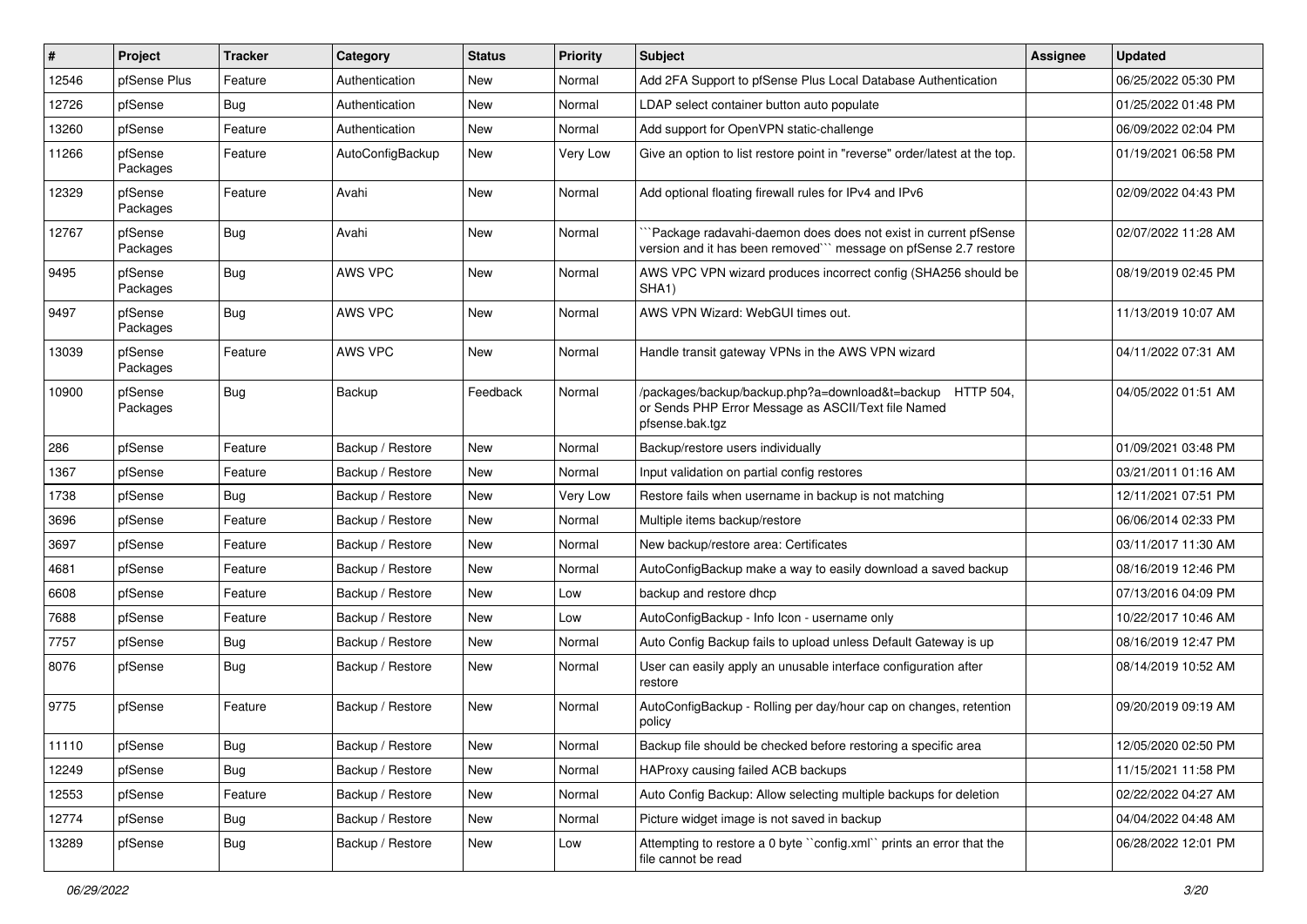| $\sharp$ | Project             | <b>Tracker</b> | Category              | <b>Status</b> | <b>Priority</b> | <b>Subject</b>                                                                                  | <b>Assignee</b> | <b>Updated</b>      |
|----------|---------------------|----------------|-----------------------|---------------|-----------------|-------------------------------------------------------------------------------------------------|-----------------|---------------------|
| 8146     | pfSense<br>Packages | Feature        | <b>BIND</b>           | <b>New</b>    | Normal          | Zone Domain Records more powerfull for BIND Zones                                               |                 | 08/13/2019 09:39 AM |
| 8197     | pfSense<br>Packages | <b>Bug</b>     | <b>BIND</b>           | New           | Normal          | BIND UI fails to properly update zone with inline DNSSEC signing<br>enabled                     |                 | 02/18/2019 05:23 PM |
| 8199     | pfSense<br>Packages | Feature        | <b>BIND</b>           | <b>New</b>    | Normal          | Support reordering and/or sort alphabetically across BIND package                               |                 | 12/12/2017 02:05 AM |
| 9916     | pfSense<br>Packages | Feature        | <b>BIND</b>           | Feedback      | Normal          | Check allow-transfer in custom option when the zone is slave                                    |                 | 04/21/2022 12:40 PM |
| 10330    | pfSense<br>Packages | Bug            | <b>BIND</b>           | Feedback      | Normal          | BIND zone configuration displays wrong DS resource record with<br>inline DNSSEC signing enabled |                 | 04/21/2022 12:40 PM |
| 10445    | pfSense<br>Packages | Bug            | <b>BIND</b>           | Feedback      | Normal          | BIND crashed when added RPZ. rpz is not a master or slave zone.                                 |                 | 04/21/2022 12:40 PM |
| 10693    | pfSense<br>Packages | <b>Bug</b>     | <b>BIND</b>           | <b>New</b>    | Normal          | pfSense Bind Zone Editor UI does not update zone serial number<br>when a change is made         |                 | 09/01/2021 12:51 AM |
| 10760    | pfSense<br>Packages | Bug            | <b>BIND</b>           | New           | High            | pfSense BIND 9.14.12 server terminates due to assertion failure                                 |                 | 07/11/2020 04:53 PM |
| 11074    | pfSense<br>Packages | Bug            | <b>BIND</b>           | <b>New</b>    | Low             | bind Zone Settings Zones, Save button opens "Confirmation required<br>to save changes"          |                 | 11/16/2020 11:08 AM |
| 11563    | pfSense<br>Packages | <b>Bug</b>     | <b>BIND</b>           | <b>New</b>    | High            | BIND GUI writes TXT records > 255 characters                                                    |                 | 02/27/2021 07:11 AM |
| 11634    | pfSense<br>Packages | Regression     | <b>BIND</b>           | <b>New</b>    | Normal          | bind hangs when pfsense is reconnecting as an openvpn client to a<br>TUN openvpn server         |                 | 03/14/2021 07:23 AM |
| 4472     | pfSense             | Feature        | Build / Release       | New           | Normal          | Cryptographically sign every (sub-)release                                                      |                 | 08/13/2019 12:53 PM |
| 385      | pfSense             | Feature        | <b>Captive Portal</b> | New           | Normal          | Reverse captive portal                                                                          |                 | 08/13/2019 12:23 PM |
| 1924     | pfSense             | Feature        | <b>Captive Portal</b> | <b>New</b>    | Normal          | Ability of CP's allowed IP addresses to use aliases                                             |                 | 07/26/2018 04:28 AM |
| 2025     | pfSense             | Feature        | Captive Portal        | <b>New</b>    | Normal          | Captive Portal: Easy accessible Logout page instead of Logout<br>pop-up window                  |                 | 02/06/2016 04:59 AM |
| 2545     | pfSense             | Feature        | <b>Captive Portal</b> | <b>New</b>    | Low             | CaptivePortal: Custom "Re-authenticate every x minutes"                                         |                 | 07/08/2012 05:21 PM |
| 2573     | pfSense             | Feature        | Captive Portal        | New           | Normal          | Captive Portal support of RADIUS POD (Packet of Disconnect)                                     |                 | 10/17/2016 03:14 AM |
| 2963     | pfSense             | Feature        | <b>Captive Portal</b> | <b>New</b>    | Normal          | Captive Portal MAC authentication request                                                       |                 | 08/22/2017 09:09 PM |
| 3053     | pfSense             | Feature        | <b>Captive Portal</b> | New           | Normal          | Automatically add DHCP static addresses to CP passthru-mac                                      |                 | 06/21/2013 11:54 AM |
| 4724     | pfSense             | Feature        | <b>Captive Portal</b> | <b>New</b>    | Low             | Captive Portal Status Add Client Hostname                                                       |                 | 05/22/2015 08:38 AM |
| 5658     | pfSense             | <b>Bug</b>     | <b>Captive Portal</b> | Confirmed     | Low             | Files with the same name cannot be uploaded to multiple captive<br>portal zones                 |                 | 12/18/2015 07:19 PM |
| 6956     | pfSense             | Feature        | <b>Captive Portal</b> | <b>New</b>    | Normal          | Allow more control over concurrent logins                                                       |                 | 11/23/2016 12:01 PM |
| 7553     | pfSense             | <b>Bug</b>     | <b>Captive Portal</b> | Confirmed     | Very Low        | Captive portal on a parent interface blocks traffic on VLAN interfaces<br>too                   |                 | 08/19/2018 03:15 PM |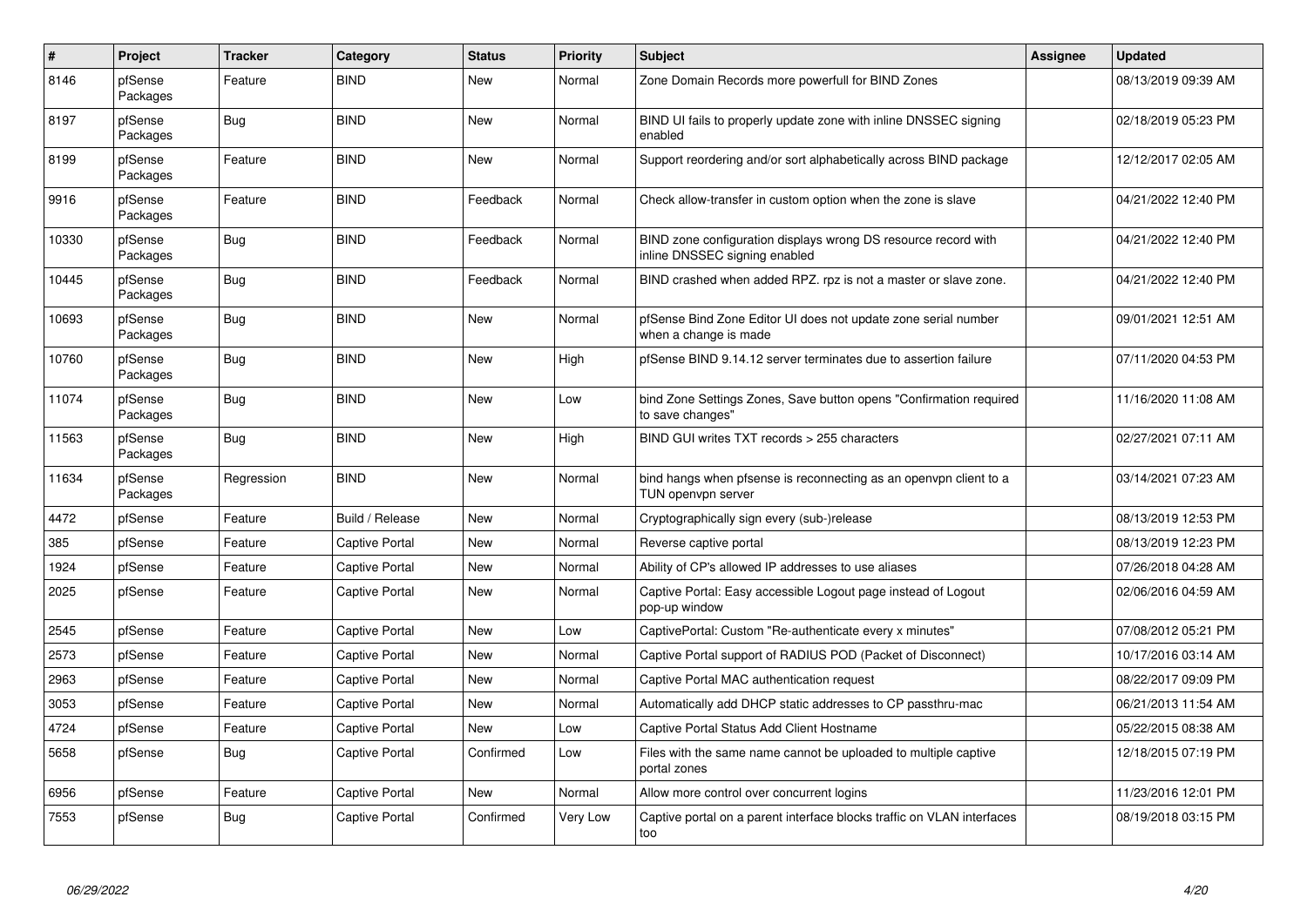| $\vert$ # | Project             | <b>Tracker</b> | Category              | <b>Status</b>                 | <b>Priority</b> | Subject                                                                                                                 | Assignee | <b>Updated</b>      |
|-----------|---------------------|----------------|-----------------------|-------------------------------|-----------------|-------------------------------------------------------------------------------------------------------------------------|----------|---------------------|
| 7971      | pfSense             | Feature        | <b>Captive Portal</b> | New                           | Normal          | Allow import, export and synchronization of MACs under Captive<br>Portal service                                        |          | 10/19/2017 04:56 AM |
| 9627      | pfSense             | Feature        | <b>Captive Portal</b> | New                           | Normal          | Captive Portal only shows authenticated users                                                                           |          | 08/14/2019 02:48 PM |
| 11189     | pfSense             | Feature        | <b>Captive Portal</b> | New                           | Normal          | Captive Portal - Tarpit option                                                                                          |          | 12/23/2020 06:44 PM |
| 11379     | pfSense             | Feature        | <b>Captive Portal</b> | New                           | Normal          | <b>Template Roll Printer</b>                                                                                            |          | 02/07/2021 05:26 AM |
| 12357     | pfSense             | <b>Bug</b>     | <b>Captive Portal</b> | New                           | Normal          | Captive Portal popup Logout button loads full login page in popup<br>when clicked                                       |          | 10/27/2021 12:10 PM |
| 12467     | pfSense             | Bug            | <b>Captive Portal</b> | New                           | Normal          | CP error on client disconnect after reboot                                                                              |          | 10/17/2021 05:35 AM |
| 12648     | pfSense             | Bug            | <b>Captive Portal</b> | New                           | Normal          | Undocumented variables 'listenporthttp' and 'listenporthttps'                                                           |          | 12/28/2021 10:44 AM |
| 12730     | pfSense             | <b>Bug</b>     | <b>Captive Portal</b> | New                           | Normal          | RADIUS accounting does not work if WAN is down                                                                          |          | 01/26/2022 05:13 AM |
| 13219     | pfSense             | Feature        | <b>Captive Portal</b> | New                           | Very Low        | Enable/Disable single voucher roll                                                                                      |          | 05/26/2022 08:14 AM |
| 13220     | pfSense             | Feature        | <b>Captive Portal</b> | New                           | Very Low        | Voucher per-roll bandwidth restrictions and traffic quotas                                                              |          | 05/26/2022 08:16 AM |
| 13290     | pfSense             | Regression     | <b>Captive Portal</b> | Feedback                      | Normal          | My PfSense version 2.7 is returning the error "dummynet bad switch<br>21" every time I activate my Captive Portals (7). |          | 06/27/2022 10:19 PM |
| 2099      | pfSense             | Todo           | CARP                  | New                           | Normal          | Remove "queue" from CARP traffic                                                                                        |          | 01/19/2012 10:59 AM |
| 2218      | pfSense             | Feature        | CARP                  | New                           | Normal          | Ability to delay CARP master status at boot time                                                                        |          | 03/03/2021 11:57 AM |
| 4845      | pfSense             | <b>Bug</b>     | CARP                  | Confirmed                     | High            | CARP preemption doesn't switch to backup where connectivity<br>between systems is lost but not NIC link                 |          | 07/28/2015 07:55 AM |
| 5849      | pfSense             | Bug            | CARP                  | New                           | Normal          | Routing fail on CARP IPsec                                                                                              |          | 12/18/2021 04:41 PM |
| 7648      | pfSense             | <b>Bug</b>     | CARP                  | New                           | Very Low        | SPAN ports on an interface renders CARP HA inoperative                                                                  |          | 06/14/2017 09:19 PM |
| 8566      | pfSense             | Bug            | CARP                  | New                           | Normal          | Wrong IPv6 source in NS request in case using of IPv6 alias                                                             |          | 06/12/2018 01:26 PM |
| 8567      | pfSense             | Bug            | CARP                  | New                           | Normal          | Using IPv6 VIP alias for services may affect CARP IPv6 VIP work                                                         |          | 06/12/2018 01:26 PM |
| 13110     | pfSense             | Bug            | CARP                  | New                           | Very Low        | changing CARP VIP address does not update outbound NAT<br>interface IP                                                  |          | 05/03/2022 02:52 PM |
| 10796     | pfSense<br>Packages | Feature        | Cellular              | Feedback                      | Normal          | Huawei ME909u-521 support                                                                                               |          | 04/21/2022 12:40 PM |
| 13063     | pfSense<br>Packages | Feature        | Cellular              | <b>Pull Request</b><br>Review | Normal          | Cellular package shall support more modems and NMEA port                                                                |          | 05/06/2022 02:38 PM |
| 1257      | pfSense             | Feature        | Certificates          | <b>Pull Request</b><br>Review | Normal          | Handle encypted CA/Certificate private keys                                                                             |          | 10/12/2020 07:12 AM |
| 1268      | pfSense             | Feature        | Certificates          | New                           | Normal          | Allow mass renewing of certs                                                                                            |          | 11/01/2019 03:17 PM |
| 2276      | pfSense             | Feature        | Certificates          | New                           | Normal          | Remote CRL fetch support                                                                                                |          | 02/06/2016 04:14 AM |
| 7289      | pfSense             | Bug            | Certificates          | New                           | Low             | Generating 4096bit Certificate                                                                                          |          | 08/14/2019 09:56 AM |
| 10258     | pfSense             | Feature        | Certificates          | New                           | Very Low        | allow to sign CA                                                                                                        |          | 02/20/2020 04:20 AM |
| 11203     | pfSense             | <b>Bug</b>     | Certificates          | New                           | Normal          | certificate manager very slow                                                                                           |          | 12/31/2020 11:57 AM |
| 12737     | pfSense             | Bug            | Certificates          | New                           | Normal          | CApath is not defined by default in curl                                                                                |          | 06/28/2022 12:01 PM |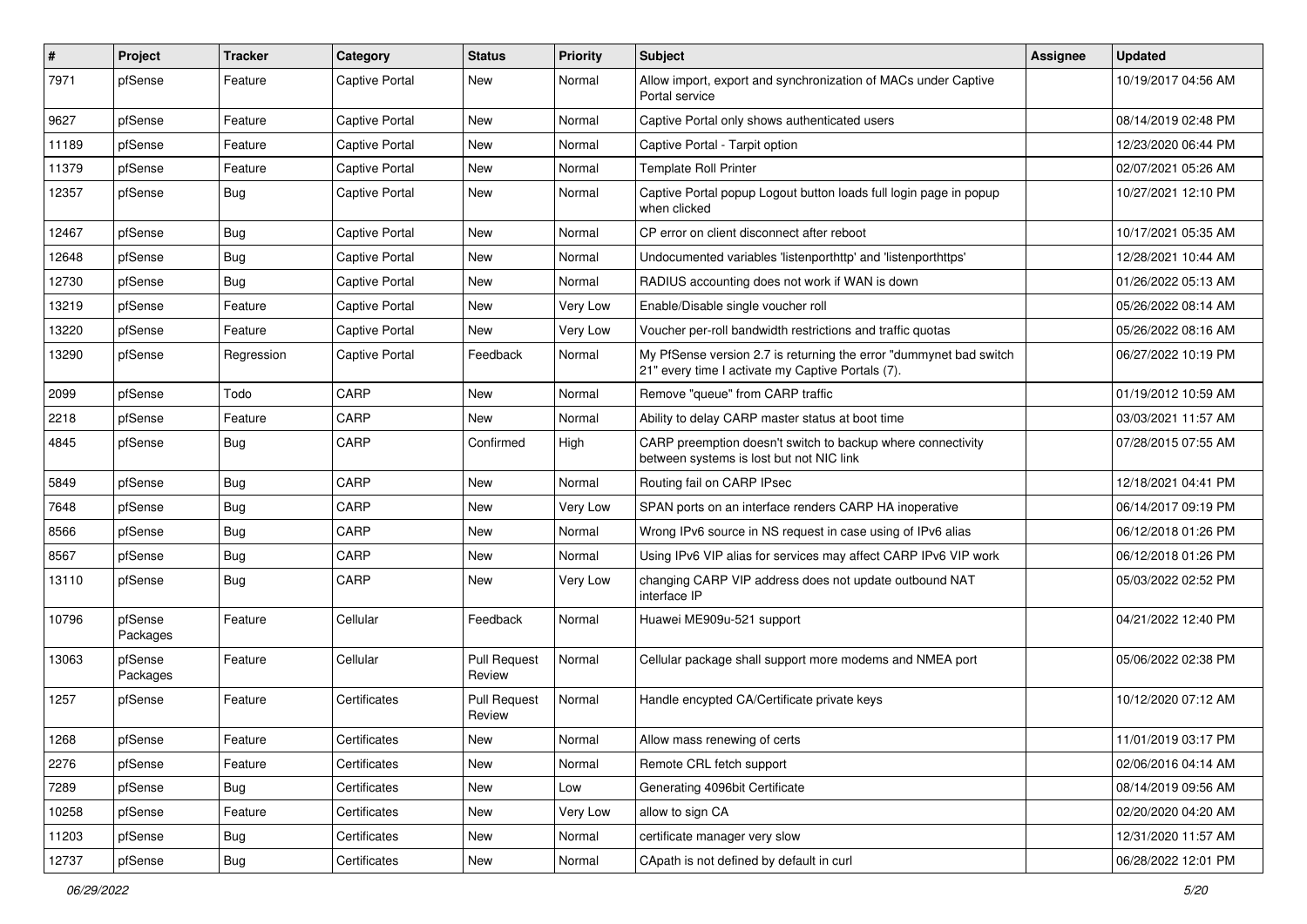| #     | Project             | <b>Tracker</b> | Category                        | <b>Status</b> | <b>Priority</b> | Subject                                                                                                               | <b>Assignee</b> | <b>Updated</b>      |
|-------|---------------------|----------------|---------------------------------|---------------|-----------------|-----------------------------------------------------------------------------------------------------------------------|-----------------|---------------------|
| 12894 | pfSense Plus        | Bug            | Certificates                    | New           | Low             | duplicating freshly created certificates through refreshing                                                           |                 | 03/03/2022 02:35 PM |
| 13305 | pfSense             | Feature        | Certificates                    | <b>New</b>    | Normal          | Certificate Revocation page should show expiration date                                                               |                 | 06/27/2022 10:26 AM |
| 12098 | pfSense Docs        | Correction     | Configuration                   | New           | Normal          | Feedback on pfSense Configuration Recipes - Accessing a<br>CPE/Modem from Inside the Firewall                         |                 | 07/02/2021 02:30 AM |
| 12402 | pfSense Docs        | Todo           | Configuration                   | New           | Normal          | Feedback on Configuration - Advanced Configuration Options -<br>Notifications                                         |                 | 09/24/2021 12:46 AM |
| 13291 | pfSense Docs        | Todo           | Configuration                   | New           | Low             | Notification documentation                                                                                            |                 | 06/21/2022 10:22 AM |
| 3895  | pfSense             | Feature        | Configuration<br>Backend        | New           | Normal          | Timeout for "Apply change"                                                                                            |                 | 01/25/2021 08:07 AM |
| 5902  | pfSense             | Todo           | Configuration<br>Backend        | New           | Normal          | Use a common place for default values                                                                                 |                 | 08/13/2019 12:53 PM |
| 6398  | pfSense             | Bug            | Configuration<br>Backend        | New           | Normal          | If config cannot be loaded due to corruption or bug, it isn't handled<br>gracefully (just stops)                      |                 | 08/13/2019 01:23 PM |
| 10833 | pfSense             | Bug            | Configuration<br>Backend        | New           | Normal          | unbound exits on configuration error when link status flaps on LAN<br>interface                                       |                 | 08/13/2020 11:53 PM |
| 12483 | pfSense             | <b>Bug</b>     | Configuration<br>Backend        | New           | Normal          | GUI creates inconsistent config.xml                                                                                   |                 | 10/23/2021 06:48 AM |
| 13287 | pfSense             | Feature        | Configuration<br><b>Backend</b> | New           | Normal          | Encode OpenVPN Custom Options                                                                                         |                 | 06/20/2022 10:33 AM |
| 13288 | pfSense             | Bug            | Configuration<br>Backend        | New           | Normal          | Encode FreeRADIUS Custom Options                                                                                      |                 | 06/20/2022 10:36 AM |
| 6469  | pfSense             | Feature        | Console Menu                    | <b>New</b>    | Normal          | Improve help + self documentation in console PHP shell                                                                |                 | 08/13/2019 01:23 PM |
| 7747  | pfSense             | Feature        | Console Menu                    | New           | Normal          | Minor UI Tweak: Make hitting enter on the console (esp via SSH)<br>should not log you out, but simply redraw the menu |                 | 08/01/2017 04:03 PM |
| 13249 | pfSense             | Bug            | Console Menu                    | New           | Normal          | Running playback comands multiple times results in PHP error                                                          |                 | 06/06/2022 07:02 AM |
| 13268 | pfSense             | Todo           | Console Menu                    | Ready To Test | Normal          | columns don't align nicely in console with medium-long interface<br>names                                             |                 | 06/12/2022 10:32 PM |
| 11970 | pfSense<br>Packages | Bug            | Coreboot                        | New           | Normal          | Netgate Firmware Upgrade Doesn't Work on XG-2758                                                                      |                 | 04/21/2022 12:39 PM |
| 13074 | pfSense Plus        | Bug            | Cryptographic<br>Modules        | New           | Normal          | AES-GCM with SafeXcel on Netgate 2100 causes MBUF overload                                                            |                 | 06/12/2022 11:14 AM |
| 12658 | pfSense<br>Packages | Feature        | darkstat                        | New           | Normal          | Adding prometheus metrics to darkstat                                                                                 |                 | 05/27/2022 09:44 PM |
| 2479  | pfSense             | Feature        | Dashboard                       | New           | Normal          | Allow reordering of the traffic graphs on the dashboard                                                               |                 | 06/08/2012 04:13 PM |
| 3411  | pfSense             | <b>Bug</b>     | Dashboard                       | New           | Low             | Interfaces and statistics dashboard widgets very slow with large<br>numbers of interfaces                             |                 | 01/24/2014 02:09 AM |
| 4646  | pfSense             | Feature        | Dashboard                       | New           | Normal          | Recover valuable vertical screen real estate in dashboard                                                             |                 | 04/20/2015 07:46 PM |
| 5567  | pfSense             | Feature        | Dashboard                       | New           | Low             | CARP status widget does not update in real time                                                                       |                 | 08/20/2019 03:33 PM |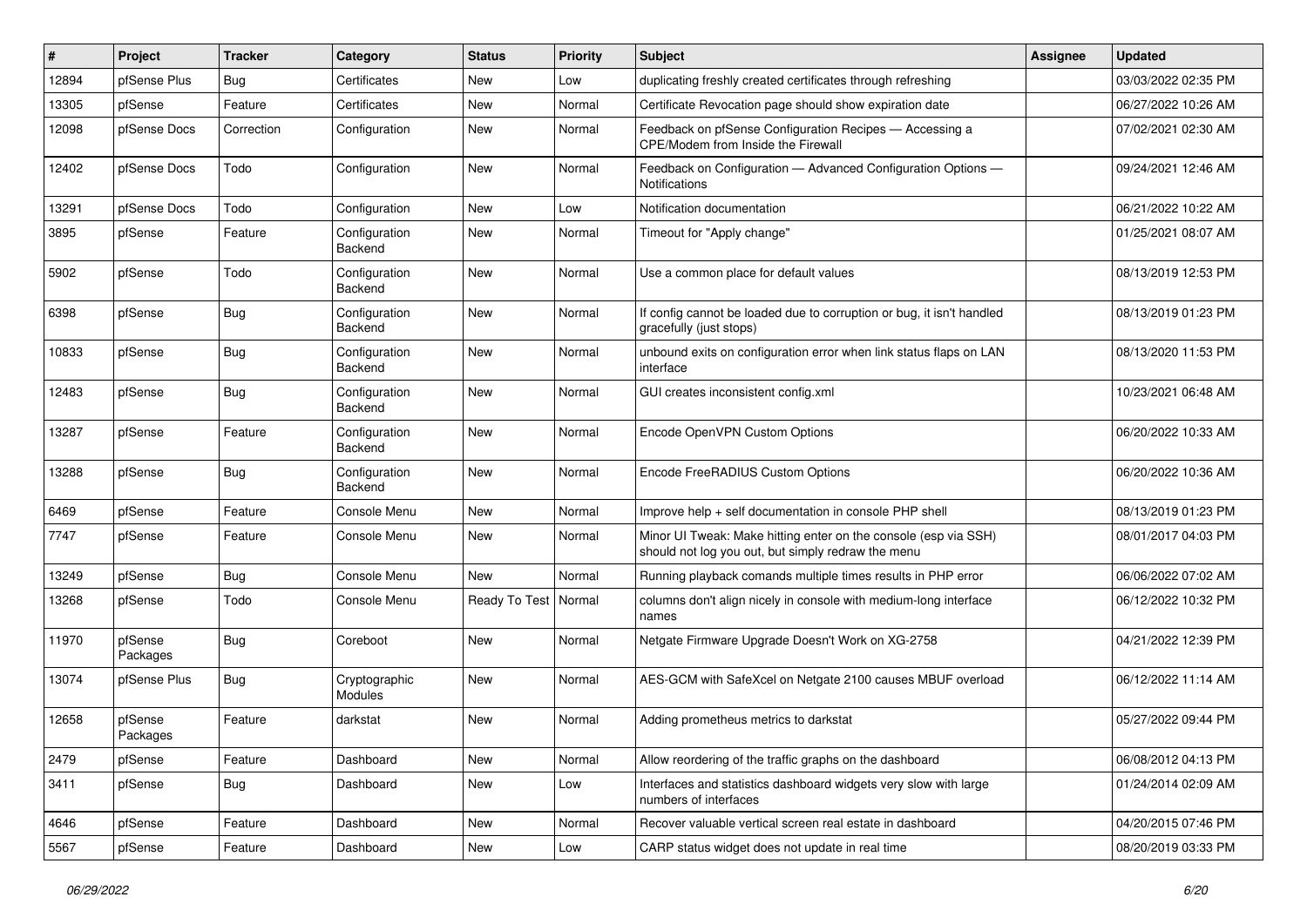| $\pmb{\sharp}$ | Project | <b>Tracker</b> | Category        | <b>Status</b>                 | <b>Priority</b> | Subject                                                                                                                            | <b>Assignee</b> | <b>Updated</b>      |
|----------------|---------|----------------|-----------------|-------------------------------|-----------------|------------------------------------------------------------------------------------------------------------------------------------|-----------------|---------------------|
| 6390           | pfSense | Todo           | Dashboard       | New                           | Low             | Autoscale from Traffic Graph not correct size (big graphs)                                                                         |                 | 05/23/2016 01:38 PM |
| 7113           | pfSense | Bug            | Dashboard       | New                           | Normal          | Interface name in Traffic Graphs                                                                                                   |                 | 12/31/2021 05:40 PM |
| 7182           | pfSense | Feature        | Dashboard       | New                           | Normal          | Break up System Widget on the Dashboard                                                                                            |                 | 08/21/2019 08:59 AM |
| 7788           | pfSense | Bug            | Dashboard       | New                           | Low             | Irregular updating of widgets like cpu/uptime on system widget.                                                                    |                 | 08/21/2019 09:03 AM |
| 7857           | pfSense | <b>Bug</b>     | Dashboard       | New                           | Very Low        | Interfaces Widget U/I fails to wrap IPV6 addresses when the string is<br>too wide for the widget                                   |                 | 08/13/2019 09:15 AM |
| 7934           | pfSense | Feature        | Dashboard       | New                           | Very Low        | format support phone# for international use                                                                                        |                 | 10/12/2017 04:38 PM |
| 7974           | pfSense | Feature        | Dashboard       | <b>New</b>                    | Normal          | ZFS RAID Monitor Not available                                                                                                     |                 | 08/20/2019 01:34 PM |
| 8157           | pfSense | <b>Bug</b>     | Dashboard       | New                           | Very Low        | Traffic Graph clutter from time to time                                                                                            |                 | 12/03/2017 06:40 AM |
| 8458           | pfSense | Feature        | Dashboard       | New                           | Low             | Allow reordering of interface widget                                                                                               |                 | 08/14/2019 10:52 AM |
| 9353           | pfSense | Bug            | Dashboard       | New                           | Low             | PHPSession errors from limited access to dashboard and widgets                                                                     |                 | 10/06/2020 09:31 AM |
| 9677           | pfSense | <b>Bug</b>     | Dashboard       | New                           | Normal          | Dashboard hangs when widget needs data from a remote host which<br>is down                                                         |                 | 08/13/2019 09:15 AM |
| 10280          | pfSense | Feature        | Dashboard       | <b>New</b>                    | Low             | <b>DHCP Leases widget</b>                                                                                                          |                 | 11/07/2020 09:18 PM |
| 10395          | pfSense | Feature        | Dashboard       | New                           | Low             | Add Dashboard System Information support for more PC Engines<br><b>APU</b> boards                                                  |                 | 02/17/2022 01:02 AM |
| 10401          | pfSense | Feature        | Dashboard       | New                           | Normal          | Request: ability to sort/separate stopped/running Service(s) on<br>Dashboard -> Services Status widget                             |                 | 03/31/2020 04:48 PM |
| 11759          | pfSense | Bug            | Dashboard       | New                           | Normal          | Traffic graphs on dashboard double upload on pppoe links                                                                           |                 | 12/30/2021 04:00 AM |
| 13165          | pfSense | Feature        | Dashboard       | <b>Pull Request</b><br>Review | Normal          | Feat: live update for Services dashboard widget                                                                                    |                 | 05/15/2022 01:48 AM |
| 13168          | pfSense | Feature        | Dashboard       | New                           | Low             | Multiple Dashboard views for a single user                                                                                         |                 | 05/16/2022 07:53 AM |
| 1219           | pfSense | Feature        | Developer Tools | New                           | Low             | Ship DTRACE enabled kernels in the images                                                                                          |                 | 07/26/2017 03:14 AM |
| 7244           | pfSense | Feature        | Developer Tools | New                           | Normal          | Publish pfsense as a Vagrant Basebox                                                                                               |                 | 01/29/2019 04:09 AM |
| 2323           | pfSense | Feature        | DHCP (IPv4)     | New                           | Low             | GUI doesn't allow to configure DHCP server to serve IP addresses<br>belonging to subnets wich are not associated with an interface |                 | 08/19/2019 10:27 AM |
| 2774           | pfSense | Feature        | DHCP (IPv4)     | New                           | Normal          | Extend DHCP Pools code to allow using different subnets                                                                            |                 | 08/19/2019 10:27 AM |
| 2983           | pfSense | Feature        | DHCP (IPv4)     | New                           | Normal          | DHCPD: Add vendor-class-identifier and MAC-OIDs                                                                                    |                 | 05/29/2020 09:24 PM |
| 3404           | pfSense | Bug            | DHCP (IPv4)     | New                           | Normal          | DHCP Server Fails to Start on Interfaces that are Slow to Come<br>Online During Boot                                               |                 | 02/11/2014 05:09 PM |
| 3534           | pfSense | Feature        | DHCP (IPv4)     | New                           | Normal          | DDNS using arbitrary zone primary                                                                                                  |                 | 07/08/2014 11:40 AM |
| 3771           | pfSense | Bug            | DHCP (IPv4)     | New                           | Normal          | Webinterface and dhcpdcrashes with 500+ static leases                                                                              |                 | 08/21/2019 09:26 AM |
| 4061           | pfSense | Bug            | DHCP (IPv4)     | Confirmed                     | Normal          | dhcpd doesn't send client-hostname to peer, breaking DHCP lease<br>registrations w/HA                                              |                 | 02/24/2017 08:58 PM |
| 4899           | pfSense | Feature        | DHCP (IPv4)     | New                           | Normal          | Additional BOOTP/DHCP Options should allow a force option                                                                          |                 | 01/02/2018 02:24 PM |
| 5080           | pfSense | Feature        | DHCP (IPv4)     | New                           | Normal          | Settings tab under Services>DHCP Server                                                                                            |                 | 08/13/2019 12:53 PM |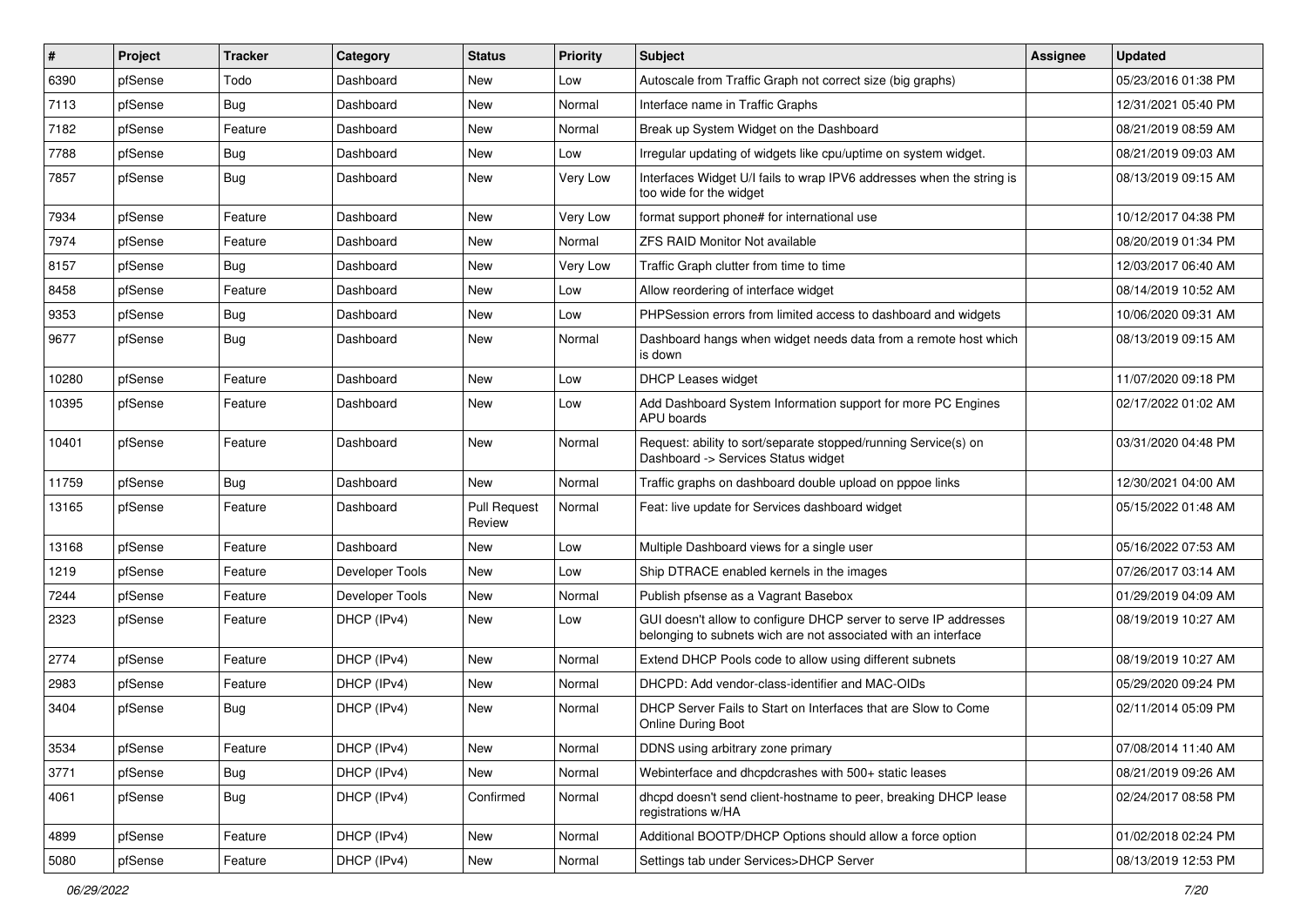| $\vert$ # | Project | <b>Tracker</b> | Category    | <b>Status</b> | <b>Priority</b> | Subject                                                                                            | Assignee | <b>Updated</b>      |
|-----------|---------|----------------|-------------|---------------|-----------------|----------------------------------------------------------------------------------------------------|----------|---------------------|
| 6362      | pfSense | Bug            | DHCP (IPv4) | Confirmed     | Normal          | DHCP Client ID not used                                                                            |          | 07/09/2021 06:30 AM |
| 6544      | pfSense | Feature        | DHCP (IPv4) | New           | Very Low        | RFC 3046 DHCP Option 82 support (and RFC 3315/4649/4580 for<br>IPv6                                |          | 07/13/2020 02:14 AM |
| 6615      | pfSense | Feature        | DHCP (IPv4) | New           | Normal          | new DHCP server option                                                                             |          | 08/13/2019 01:39 PM |
| 6960      | pfSense | Feature        | DHCP (IPv4) | New           | Normal          | Consider replacing ISC DHCP server with KEA DHCP                                                   |          | 09/24/2020 01:59 PM |
| 7172      | pfSense | <b>Bug</b>     | DHCP (IPv4) | New           | Normal          | Sorting by hostname in Services > DHCP Server > LAN should be<br>"natural" (alphanumeric friendly) |          | 08/20/2019 03:47 PM |
| 7405      | pfSense | Feature        | DHCP (IPv4) | <b>New</b>    | Normal          | Ability to add dhcp host reservations from "Diagnostics -> ARP table"                              |          | 10/12/2020 08:22 AM |
| 7441      | pfSense | Feature        | DHCP (IPv4) | New           | Low             | Display start/end times for Static Mapping leases on DHCP<br>Leases/DHCPv6 Leases                  |          | 08/21/2019 10:48 AM |
| 8330      | pfSense | Feature        | DHCP (IPv4) | New           | Normal          | add options for ddns-local-address statements                                                      |          | 04/27/2021 12:31 PM |
| 8614      | pfSense | <b>Bug</b>     | DHCP (IPv4) | New           | Normal          | Cannot remove Additional BOOTP/DHCP Options                                                        |          | 08/21/2019 09:15 AM |
| 8879      | pfSense | Feature        | DHCP (IPv4) | New           | Very Low        | DHCP options ADD force options                                                                     |          | 09/07/2018 09:14 AM |
| 9130      | pfSense | Feature        | DHCP (IPv4) | New           | Normal          | Request ID [#INC-16195]: DHCP - PXE Boot                                                           |          | 09/10/2020 01:39 PM |
| 9343      | pfSense | Bug            | DHCP (IPv4) | New           | Normal          | diag arp.php times out with large DHCPD leases table                                               |          | 08/14/2019 01:19 PM |
| 9732      | pfSense | Feature        | DHCP (IPv4) | New           | Normal          | System UTC time offset in DHCP Option 2                                                            |          | 09/06/2019 08:39 PM |
| 10250     | pfSense | Feature        | DHCP (IPv4) | New           | Very Low        | DHCP lease view by interface                                                                       |          | 02/11/2020 07:47 AM |
| 10345     | pfSense | Feature        | DHCP (IPv4) | New           | Normal          | DHCP lease distinction between online and offline                                                  |          | 03/16/2020 07:56 AM |
| 10802     | pfSense | Feature        | DHCP (IPv4) | New           | Very Low        | Seperator for DHCP Static Mapped leases                                                            |          | 07/31/2020 10:30 AM |
| 11004     | pfSense | Feature        | DHCP (IPv4) | New           | Low             | DHCP reservations with no IP address show entries in DHCP leases                                   |          | 10/26/2020 07:22 AM |
| 11927     | pfSense | Feature        | DHCP (IPv4) | Feedback      | Normal          | Allow DHCP not to serve a gateway - small fix                                                      |          | 01/03/2022 04:17 PM |
| 12067     | pfSense | Bug            | DHCP (IPv4) | New           | Very Low        | <b>DHCP Monitoring Statistics Error</b>                                                            |          | 06/21/2021 08:39 AM |
| 12070     | pfSense | <b>Bug</b>     | DHCP (IPv4) | New           | Low             | <b>VLAN0 for WAN DHCP</b>                                                                          |          | 12/23/2021 04:31 PM |
| 12922     | pfSense | <b>Bug</b>     | DHCP (IPv4) | New           | Normal          | Classless static routes received on DHCP WAN can override chosen<br>default gateway                |          | 03/28/2022 10:08 AM |
| 12959     | pfSense | <b>Bug</b>     | DHCP (IPv4) | Feedback      | Normal          | dhcplease process wrongly update host file if client-hostname is<br>empty                          |          | 03/28/2022 10:26 AM |
| 13256     | pfSense | Feature        | DHCP (IPv4) | New           | Normal          | Better handling of duplicate IPs in static DHCP assignments                                        |          | 06/11/2022 04:51 PM |
| 13263     | pfSense | <b>Bug</b>     | DHCP (IPv4) | New           | Low             | Deleting a static DHCP entry when the related IP is not in the arp<br>table spams the log          |          | 06/10/2022 11:18 AM |
| 13273     | pfSense | <b>Bug</b>     | DHCP (IPv4) | New           | Normal          | dhclient can use conflicting recorded leases                                                       |          | 06/14/2022 11:07 AM |
| 3185      | pfSense | Feature        | DHCP (IPv6) | New           | Normal          | Accommodate a DHCPv6 failover-like mechanism                                                       |          | 11/24/2017 10:44 AM |
| 5950      | pfSense | Feature        | DHCP (IPv6) | New           | Normal          | DHCPv6 Server support for PD of PD-obtained networks                                               |          | 03/04/2016 03:04 AM |
| 6051      | pfSense | <b>Bug</b>     | DHCP (IPv6) | New           | Normal          | DHCPv6 Client Failure for additional WAN Address causes<br>2-seconds-service-restart-loop          |          | 12/03/2020 01:08 AM |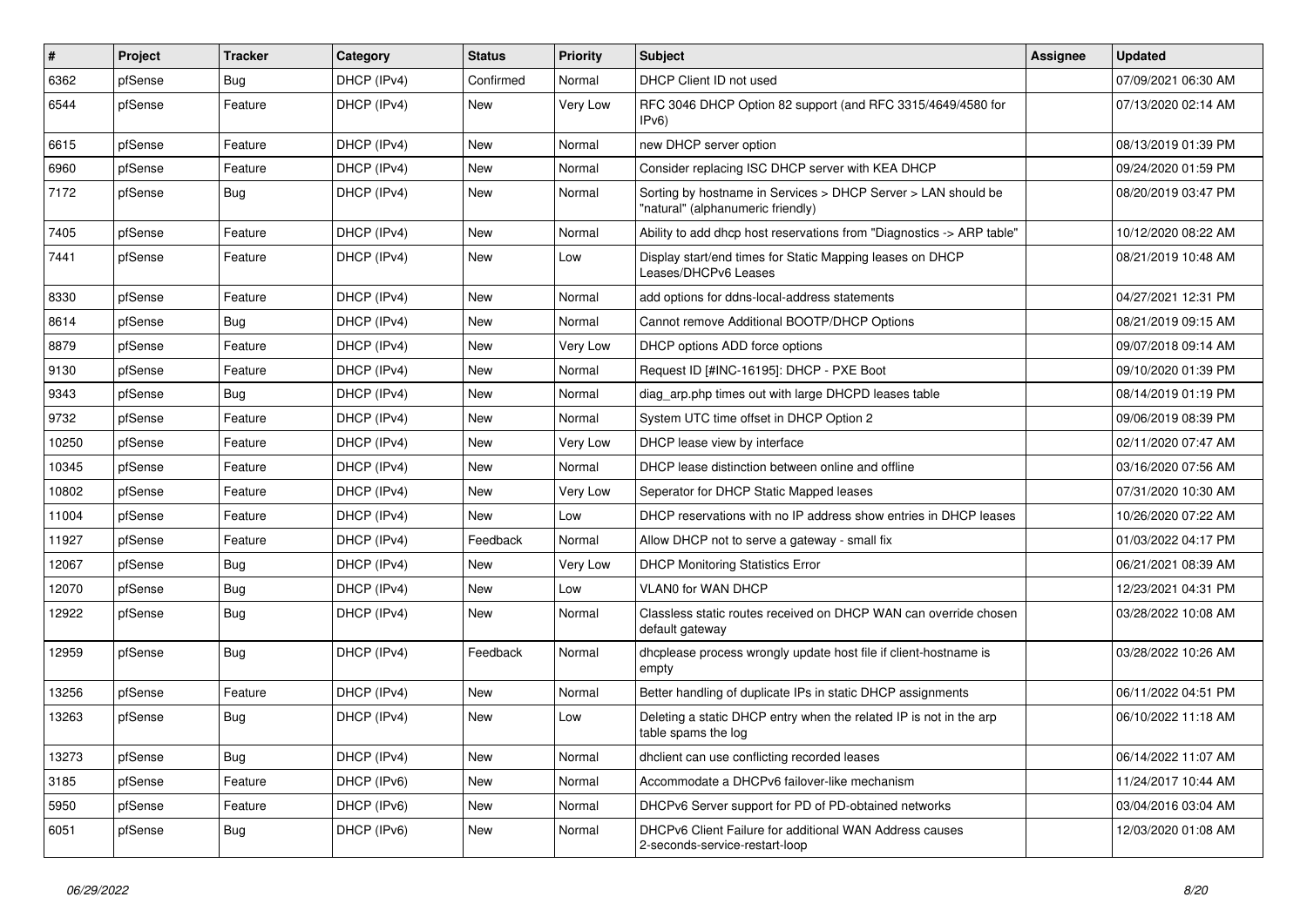| ∦     | Project | <b>Tracker</b> | Category          | <b>Status</b>                 | <b>Priority</b> | Subject                                                                                        | <b>Assignee</b> | <b>Updated</b>      |
|-------|---------|----------------|-------------------|-------------------------------|-----------------|------------------------------------------------------------------------------------------------|-----------------|---------------------|
| 6283  | pfSense | Feature        | DHCP (IPv6)       | New                           | Normal          | Register DHCPv6 leases with DNS resolver                                                       |                 | 08/21/2019 10:48 AM |
| 6691  | pfSense | <b>Bug</b>     | DHCP (IPv6)       | New                           | Normal          | dhcp6c quits after only two tries if no response was received                                  |                 | 12/07/2020 04:25 PM |
| 7138  | pfSense | Bug            | DHCP (IPv6)       | Assigned                      | Normal          | Pfsense wide dhcpv6 client doesn't recognise ifid statement                                    |                 | 04/21/2022 12:39 PM |
| 7734  | pfSense | Bug            | DHCP (IPv6)       | New                           | Normal          | Using opton ia pd0 does not renew prefix and prefix get dropped                                |                 | 07/31/2017 03:46 AM |
| 7821  | pfSense | <b>Bug</b>     | DHCP (IPv6)       | New                           | Normal          | GIF does not support broadcast                                                                 |                 | 08/29/2017 10:50 AM |
| 9136  | pfSense | Bug            | DHCP (IPv6)       | New                           | High            | IPv6 Tracking Interfaces Lose IPv6 Address in Certain Cases                                    |                 | 04/21/2022 12:39 PM |
| 9536  | pfSense | Feature        | DHCP (IPv6)       | New                           | Normal          | Support dynamic prefix in DHCPv6 Server                                                        |                 | 05/25/2022 04:27 AM |
| 9575  | pfSense | Feature        | DHCP (IPv6)       | New                           | Very Low        | RFC 7078 - Distributing Address Selection Policy Using DHCPv6                                  |                 | 08/14/2019 02:39 PM |
| 10714 | pfSense | Bug            | DHCP (IPv6)       | New                           | Normal          | radvd only gives out the prefix of the "first" IPv6 address of an<br>interface                 |                 | 10/06/2020 01:03 PM |
| 10822 | pfSense | Bug            | DHCP (IPv6)       | New                           | Normal          | Deprecated IPv6 prefix won't be announced as deprecated to clients                             |                 | 08/10/2020 09:23 AM |
| 12581 | pfSense | Regression     | DHCP (IPv6)       | New                           | Normal          | CARP IPv6 assigned address does not get advertised to endpoints<br>with RADV                   |                 | 12/16/2021 02:34 PM |
| 12823 | pfSense | Bug            | DHCP (IPv6)       | New                           | Normal          | Multiple DHCP6 WAN connections PPPoE interface 'defached' status                               |                 | 02/18/2022 05:39 AM |
| 12947 | pfSense | <b>Bug</b>     | DHCP (IPv6)       | <b>Pull Request</b><br>Review | Normal          | DHCP6 client does not take any action if the interface IPv6 address<br>changes during renewal  |                 | 06/28/2022 12:01 PM |
| 13237 | pfSense | Bug            | DHCP (IPv6)       | New                           | Normal          | dhcp6c script cannot be executed safely                                                        |                 | 06/01/2022 11:20 AM |
| 13248 | pfSense | Regression     | DHCP (IPv6)       | New                           | Normal          | IPv6 Router Advertisements runs when config.xml does not contain<br>an entry for the interface |                 | 06/05/2022 07:44 PM |
| 13253 | pfSense | Bug            | DHCP (IPv6)       | New                           | Normal          | dhcp6c" is not restarted when applying settings when multiple<br>WANs are configured for DHCP6 |                 | 06/28/2022 12:01 PM |
| 13296 | pfSense | Feature        | DHCP (IPv6)       | New                           | Normal          | Add support for DHCP6 OPTION PD EXCLUDE (RFC 6603)                                             |                 | 06/24/2022 10:10 PM |
| 4680  | pfSense | <b>Bug</b>     | <b>DHCP Relay</b> | New                           | Normal          | DHCP relay does not work with DHCP server on other end of<br>OpenVPN tunnel                    |                 | 05/05/2015 06:55 PM |
| 9680  | pfSense | Feature        | <b>DHCP Relay</b> | New                           | Normal          | Seperate DHCP Server and relay per interface                                                   |                 | 02/27/2020 10:47 AM |
| 10715 | pfSense | <b>Bug</b>     | <b>DHCP Relay</b> | New                           | Normal          | DHCPv6 relay always uses the "first" IPv6 address of an interface                              |                 | 06/29/2020 05:01 AM |
| 11149 | pfSense | Bug            | <b>DHCP Relay</b> | New                           | Normal          | DHCP relay won't start with DHCP server behind gateway                                         |                 | 03/22/2021 05:13 AM |
| 12120 | pfSense | Feature        | <b>DHCP Relay</b> | New                           | Normal          | Permit several sets of destination DHCP servers in DHCP relay                                  |                 | 07/11/2021 05:41 PM |
| 12508 | pfSense | <b>Bug</b>     | <b>DHCP Relay</b> | New                           | Normal          | DHCP Relay over VPN                                                                            |                 | 11/06/2021 11:25 AM |
| 1656  | pfSense | Feature        | Diagnostics       | New                           | Normal          | Teach pfctl to kill states by port number                                                      |                 | 08/21/2019 09:55 AM |
| 3796  | pfSense | Bug            | Diagnostics       | Confirmed                     | Normal          | States summary fails and is very slow with large state tables                                  |                 | 12/11/2021 08:03 PM |
| 4456  | pfSense | Feature        | Diagnostics       | New                           | Normal          | Packet capture additional filtering options                                                    |                 | 08/20/2019 03:30 PM |
| 4914  | pfSense | Feature        | Diagnostics       | New                           | Low             | Packet Capture Settings                                                                        |                 | 08/20/2019 08:51 AM |
| 5556  | pfSense | Feature        | Diagnostics       | New                           | Normal          | No error when downloading non-existing file on Diagnostics/Execute                             |                 | 08/20/2019 03:43 PM |
| 6804  | pfSense | Feature        | Diagnostics       | New                           | Very Low        | Add row counter into Diagnostics -> Edit File                                                  |                 | 08/20/2019 03:44 PM |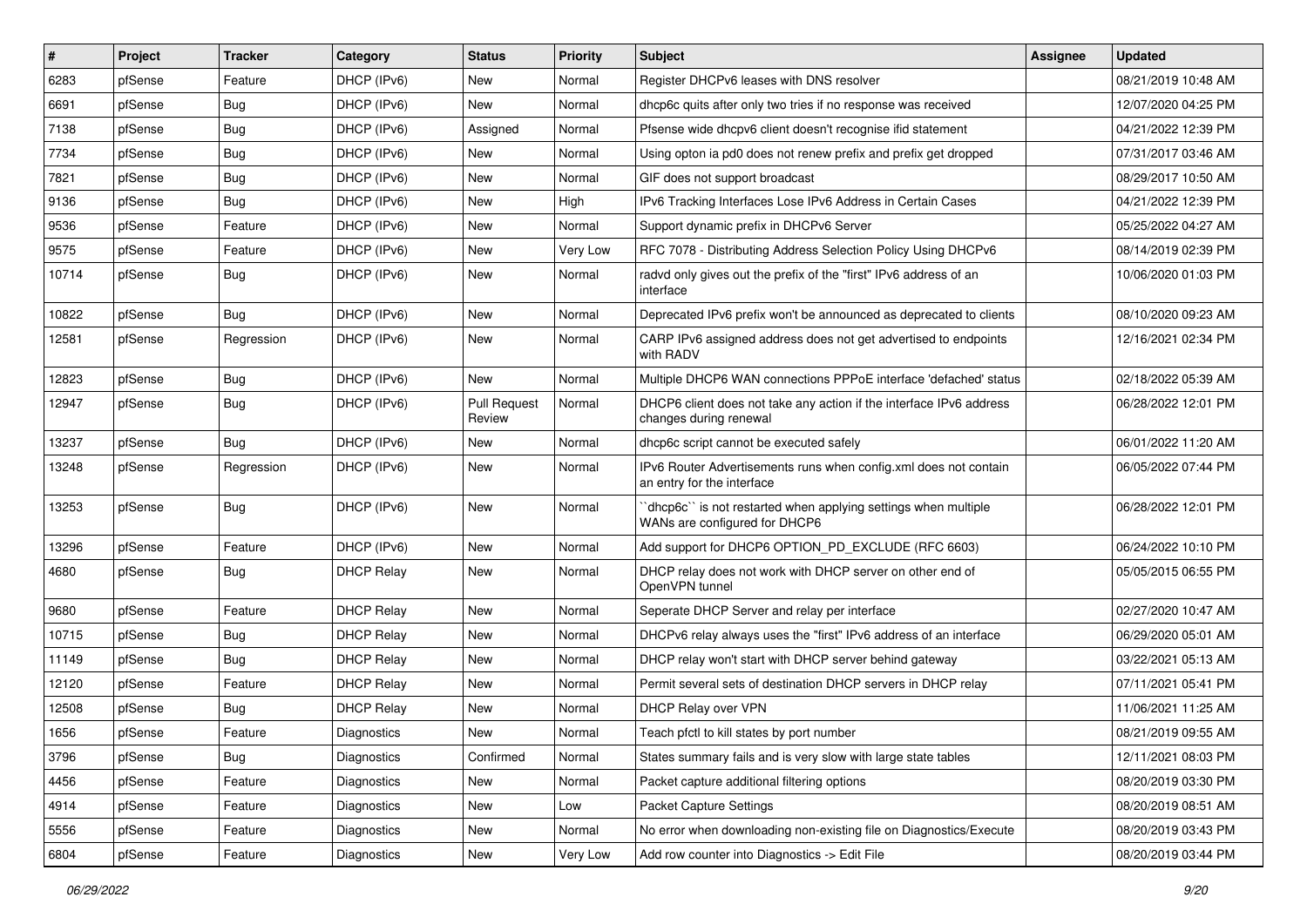| $\vert$ # | Project      | <b>Tracker</b> | Category             | <b>Status</b>                 | <b>Priority</b> | Subject                                                                                                                       | Assignee | <b>Updated</b>      |
|-----------|--------------|----------------|----------------------|-------------------------------|-----------------|-------------------------------------------------------------------------------------------------------------------------------|----------|---------------------|
| 7442      | pfSense      | Feature        | Diagnostics          | New                           | Low             | Suggestions for Diagnostics / ARP Table and Diagnostics / NDP<br>Table                                                        |          | 08/21/2019 09:27 AM |
| 7459      | pfSense      | Feature        | <b>Diagnostics</b>   | New                           | Low             | "Refresh" button for Diagnostics/Tables display                                                                               |          | 08/21/2019 09:27 AM |
| 7589      | pfSense      | Bug            | Diagnostics          | New                           | Normal          | diag_edit.php old print_info_box                                                                                              |          | 05/20/2017 05:02 PM |
| 7590      | pfSense      | Bug            | Diagnostics          | New                           | Normal          | diag_edit do not save when nothing to sae (in directory browse view)                                                          |          | 05/20/2017 05:04 PM |
| 7848      | pfSense      | Bug            | Diagnostics          | New                           | Low             | NDP Table Sort by Expiration Error                                                                                            |          | 08/26/2019 02:56 PM |
| 9718      | pfSense      | Feature        | Diagnostics          | New                           | Low             | Make diag_states_summary table sortable                                                                                       |          | 10/06/2020 09:12 AM |
| 11856     | pfSense      | Feature        | Diagnostics          | New                           | Normal          | Replace/add Alias or DNS names for known LAN addresses in the<br>State table                                                  |          | 04/27/2021 08:01 AM |
| 12343     | pfSense      | Feature        | Diagnostics          | New                           | Low             | Real time traffic monitoring                                                                                                  |          | 09/06/2021 01:26 PM |
| 12757     | pfSense      | Bug            | Diagnostics          | <b>Pull Request</b><br>Review | Very Low        | Clean up /etc/inc/filter.inc use of pfctl -F                                                                                  |          | 06/28/2022 12:01 PM |
| 12791     | pfSense Docs | New Content    | Diagnostics          | New                           | Normal          | Diagnostic Information for Support (pfSense)                                                                                  |          | 02/13/2022 08:49 PM |
| 12883     | pfSense Docs | Todo           | <b>DNS</b>           | New                           | Normal          | Feedback on Services - DNS Resolver - Host Overrides                                                                          |          | 02/28/2022 07:54 PM |
| 2410      | pfSense      | Feature        | <b>DNS Forwarder</b> | New                           | Normal          | Support name based aliasing via CNAMEs or some other<br>mechanism.                                                            |          | 12/11/2012 09:56 PM |
| 7329      | pfSense      | Bug            | <b>DNS Forwarder</b> | New                           | Low             | <b>DHCP Not Updating DNS</b>                                                                                                  |          | 01/21/2022 09:16 PM |
| 12139     | pfSense      | Feature        | <b>DNS Forwarder</b> | New                           | Normal          | Add support in for specifying a DNSMASQ configuration file                                                                    |          | 07/16/2021 09:45 PM |
| 4798      | pfSense      | Feature        | <b>DNS Resolver</b>  | New                           | Normal          | Make host and domain overrides available to both DNS Resolver and<br><b>DNS Forwarder</b>                                     |          | 06/29/2015 02:14 AM |
| 5413      | pfSense      | Bug            | <b>DNS Resolver</b>  | Confirmed                     | High            | Incorrect Handling of Unbound Resolver [service restarts, cache loss,<br>DNS service interruption]                            |          | 06/19/2022 11:11 PM |
| 6103      | pfSense      | Feature        | <b>DNS Resolver</b>  | New                           | Normal          | DNS Resolver Outgoing Interfaces should be able to use Gateway<br>Groups                                                      |          | 10/21/2019 08:02 AM |
| 6430      | pfSense      | Bug            | <b>DNS Resolver</b>  | Confirmed                     | Low             | pfsense should sanity-check hostnames when copying from<br>dhcpd.leases to /etc/hosts                                         |          | 08/13/2019 01:23 PM |
| 7096      | pfSense      | <b>Bug</b>     | <b>DNS Resolver</b>  | Feedback                      | Normal          | Unbound fails to start on boot if specific network devices are<br>configured in the "Network Interfaces"                      |          | 11/22/2021 08:59 AM |
| 7152      | pfSense      | Bug            | <b>DNS Resolver</b>  | New                           | Normal          | Unbound / DNS Resolver issue if "Register DHCP static mappings in<br>the DNS Resolver" set before wildcard DNS custom options |          | 12/18/2021 04:59 PM |
| 7495      | pfSense      | Feature        | <b>DNS Resolver</b>  | New                           | Low             | Ability to set TTL for local for Unbound host overrides and dhcp<br>leases                                                    |          | 03/06/2018 09:46 AM |
| 7852      | pfSense      | Feature        | <b>DNS Resolver</b>  | New                           | Normal          | Add views support to Unbound GUI                                                                                              |          | 09/11/2017 12:26 PM |
| 8236      | pfSense      | Feature        | <b>DNS Resolver</b>  | New                           | Normal          | Ability to configure "forward-first" and "forward-host" options for more<br>robust domain overrides in DNS Resolver           |          | 12/26/2017 01:26 AM |
| 9037      | pfSense      | Bug            | <b>DNS Resolver</b>  | New                           | Normal          | Unbound not logging to syslog after reboot                                                                                    |          | 10/12/2018 05:09 AM |
| 9436      | pfSense      | Feature        | <b>DNS Resolver</b>  | New                           | Normal          | Unbound: enable dnstap support                                                                                                |          | 03/27/2019 07:54 PM |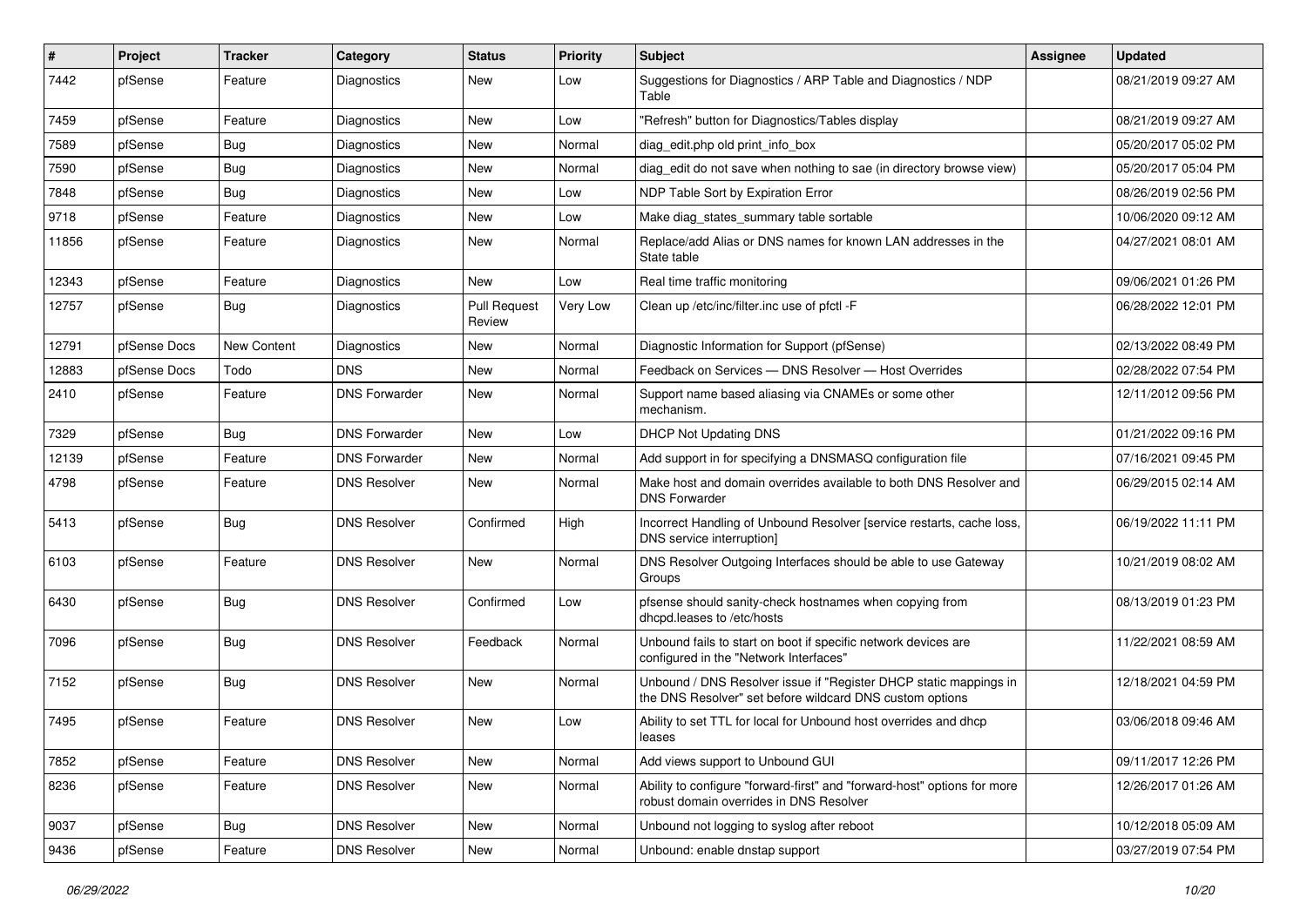| $\vert$ # | Project      | <b>Tracker</b> | Category            | <b>Status</b> | <b>Priority</b> | Subject                                                                                                          | <b>Assignee</b> | <b>Updated</b>      |
|-----------|--------------|----------------|---------------------|---------------|-----------------|------------------------------------------------------------------------------------------------------------------|-----------------|---------------------|
| 9654      | pfSense      | Bug            | <b>DNS Resolver</b> | New           | Normal          | After reboot, the DNS resolver must be restarted before it will<br>advertise the ipv6 DNS address of the router. |                 | 11/20/2020 03:12 AM |
| 10143     | pfSense      | Bug            | <b>DNS Resolver</b> | New           | Normal          | System hostname DNS entry is assigned to the wrong IP on<br>multi-wan setups                                     |                 | 12/31/2019 02:33 PM |
| 10342     | pfSense      | Bug            | <b>DNS Resolver</b> | New           | Normal          | Unbound domain overrides stop resolving periodically. They only<br>resume after the service has been restarted.  |                 | 03/13/2020 10:35 AM |
| 10624     | pfSense      | Bug            | <b>DNS Resolver</b> | New           | Normal          | Unbound configuration memory leak with python module + register<br><b>DHCP</b> leases active                     |                 | 02/26/2021 10:27 AM |
| 11921     | pfSense      | Feature        | <b>DNS Resolver</b> | New           | Very Low        | Feature Request: Compile unbound with EDNS Client Subnet (ECS)<br>module (--enable-subnet)                       |                 | 05/14/2021 07:29 AM |
| 12551     | pfSense      | Feature        | <b>DNS Resolver</b> | New           | Low             | Add ability to set DNS resolver search domain list                                                               |                 | 12/01/2021 11:18 AM |
| 12612     | pfSense      | Bug            | <b>DNS Resolver</b> | New           | Normal          | DNS Resolver is restarted during every "rc.newwanip" event                                                       |                 | 06/28/2022 12:01 PM |
| 13254     | pfSense      | Bug            | <b>DNS Resolver</b> | New           | Normal          | DNS resolver does not update "unbound.conf" file during link down<br>events                                      |                 | 06/28/2022 12:01 PM |
| 7292      | pfSense      | Feature        | Dynamic DNS         | New           | Normal          | DynamicDNS configuration does not sync to HA secondary                                                           |                 | 02/21/2017 04:56 PM |
| 7418      | pfSense      | Feature        | Dynamic DNS         | New           | Normal          | Dynamic dns should be sorted interface name                                                                      |                 | 08/21/2019 08:58 AM |
| 7718      | pfSense      | Feature        | Dynamic DNS         | New           | Very Low        | Hostname for Custom DynDNS Updater.                                                                              |                 | 07/24/2017 10:05 AM |
| 8406      | pfSense      | <b>Bug</b>     | Dynamic DNS         | New           | Normal          | DDNS IPV6 Cloudflare Client does not detect PPOE address                                                         |                 | 03/31/2018 11:56 AM |
| 8432      | pfSense      | Bug            | Dynamic DNS         | New           | Normal          | Dynamic DNS Client gives an error that it can't find IPv6 address<br>when WAN interface is a LAGG                |                 | 09/17/2020 05:23 AM |
| 8500      | pfSense      | <b>Bug</b>     | <b>Dynamic DNS</b>  | New           | Low             | Incorrect categorization of status/info messages from phpDynDNS                                                  |                 | 08/16/2019 12:50 PM |
| 9063      | pfSense      | Feature        | Dynamic DNS         | New           | Normal          | Allow dynamic DNS client entry to specify which Check IP service to<br>use                                       |                 | 10/24/2018 11:53 AM |
| 9504      | pfSense      | Bug            | Dynamic DNS         | New           | Normal          | Multiple Dynamic DNS update notifications for the same interface,<br>not differentiated by the hostname          |                 | 05/07/2019 07:46 AM |
| 9664      | pfSense      | Bug            | Dynamic DNS         | New           | Normal          | DynDNS and Dual-wan problem with CloudFlare (works with No-Ip)                                                   |                 | 08/03/2019 10:00 AM |
| 9805      | pfSense      | Bug            | Dynamic DNS         | New           | Normal          | dynDNS cloudflare multiple entries                                                                               |                 | 10/02/2019 04:51 PM |
| 10000     | pfSense      | Bug            | Dynamic DNS         | New           | Normal          | Azure Dynamic DNS A and AAAA Records for Apex Zone                                                               |                 | 03/31/2020 09:03 AM |
| 10962     | pfSense      | Feature        | Dynamic DNS         | New           | Normal          | Add Cpanel support for Dynamic DNS Clients                                                                       |                 | 12/28/2020 01:56 PM |
| 11084     | pfSense      | Feature        | Dynamic DNS         | New           | Normal          | Dynamic DNS include option to specify virtual IP addresses                                                       |                 | 11/19/2020 01:26 PM |
| 11147     | pfSense      | <b>Bug</b>     | Dynamic DNS         | New           | Normal          | Domeneshop DynDNS IPv4 and IPv6                                                                                  |                 | 12/09/2020 11:47 PM |
| 11177     | pfSense      | <b>Bug</b>     | Dynamic DNS         | New           | Normal          | DDNSv6 not using Check IP Services                                                                               |                 | 12/21/2020 05:02 AM |
| 12063     | pfSense Docs | Todo           | Dynamic DNS         | New           | Normal          | Feedback on Services - Dynamic DNS - Configuring RFC 2136<br>Dynamic DNS updates                                 |                 | 06/18/2021 06:24 PM |
| 12602     | pfSense      | Feature        | <b>Dynamic DNS</b>  | New           | Normal          | DHCPv6 should allow DDNS Client updates for hosts                                                                |                 | 12/15/2021 11:00 AM |
| 12848     | pfSense      | Feature        | Dynamic DNS         | New           | Normal          | Evaluation of the DynDNS "Result Match" string                                                                   |                 | 02/22/2022 02:01 AM |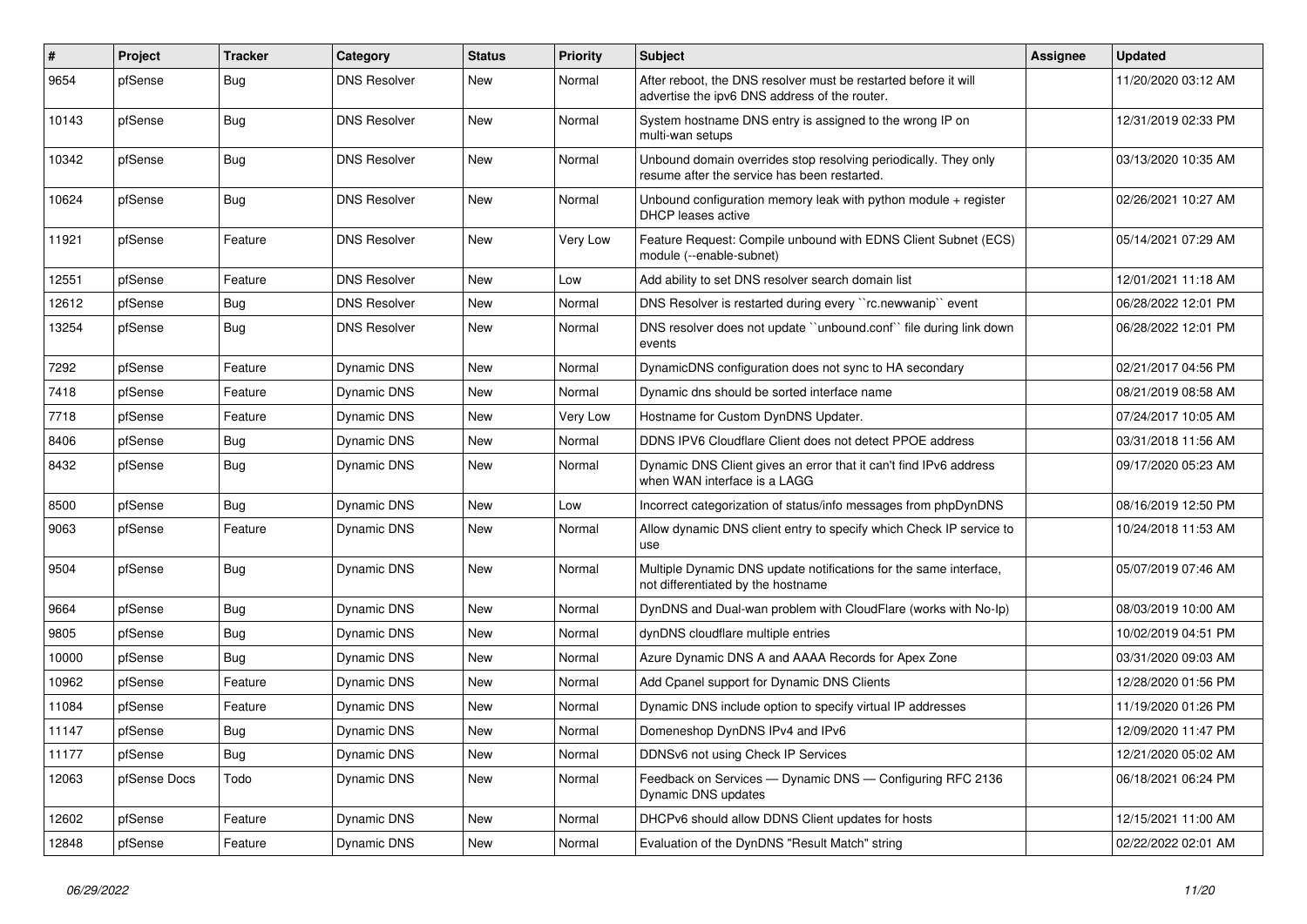| #     | Project             | <b>Tracker</b> | Category              | <b>Status</b>                 | <b>Priority</b> | <b>Subject</b>                                                                                  | Assignee | <b>Updated</b>      |
|-------|---------------------|----------------|-----------------------|-------------------------------|-----------------|-------------------------------------------------------------------------------------------------|----------|---------------------|
| 12877 | pfSense             | <b>Bug</b>     | Dynamic DNS           | Feedback                      | Normal          | Cloudflare DynDNS fails to update more than two addresses                                       |          | 05/29/2022 06:56 PM |
| 13167 | pfSense             | <b>Bug</b>     | Dynamic DNS           | New                           | Normal          | phpDynDNS: DigitalOcean ddns update fails (bad request, invalid<br>character '-' in request id) |          | 06/16/2022 09:30 PM |
| 10426 | pfSense<br>Packages | <b>Bug</b>     | Filer                 | Feedback                      | Normal          | Filer must validate that File name is unig                                                      |          | 04/20/2022 11:02 AM |
| 11178 | pfSense<br>Packages | Feature        | Filer                 | New                           | Normal          | Filer do not ask what to do with previous filename                                              |          | 12/31/2020 02:45 AM |
| 11235 | pfSense<br>Packages | <b>Bug</b>     | Filer                 | New                           | Normal          | Filer run script when "state" unchanged                                                         |          | 01/08/2021 07:24 AM |
| 13067 | pfSense             | <b>Bug</b>     | <b>FilterDNS</b>      | New                           | Normal          | filterdns resolve interval is twice the intended value                                          |          | 04/17/2022 07:45 PM |
| 12268 | pfSense Docs        | Todo           | <b>Firewall Rules</b> | <b>New</b>                    | Normal          | Feedback on Firewall - Aliases                                                                  |          | 08/17/2021 12:55 AM |
| 12770 | pfSense Docs        | Todo           | <b>Firewall Rules</b> | <b>Pull Request</b><br>Review | Normal          | Feedback on Firewall - Configuring firewall rules                                               |          | 06/27/2022 07:42 AM |
| 11184 | pfSense             | <b>Bug</b>     | FreeBSD               | New                           | Normal          | PF: State policy cannot be configurable                                                         |          | 02/09/2021 02:43 AM |
| 12740 | pfSense             | <b>Bug</b>     | FreeBSD               | Incomplete                    | Normal          | panic: esp input cb: Unexpected address family                                                  |          | 01/27/2022 01:19 PM |
| 4506  | pfSense<br>Packages | Feature        | FreeRADIUS            | New                           | Normal          | FreeRADIUS groups/hunt groups                                                                   |          | 03/10/2015 08:51 PM |
| 7403  | pfSense<br>Packages | Bug            | FreeRADIUS            | New                           | Normal          | Captive Portal + freeradius2 + MySQL problems with German Umlaut                                |          | 03/17/2017 09:12 AM |
| 7608  | pfSense<br>Packages | Feature        | FreeRADIUS            | New                           | Very Low        | Captive Portal amount of traffic Account + Free Radius+Mysql                                    |          | 05/28/2017 09:08 AM |
| 8031  | pfSense<br>Packages | Feature        | FreeRADIUS            | New                           | Normal          | FreeRADIUS copy entry function                                                                  |          | 08/16/2019 01:01 PM |
| 8161  | pfSense<br>Packages | Feature        | FreeRADIUS            | <b>New</b>                    | Very Low        | Add virtual server support to FreeRadius                                                        |          | 12/05/2017 01:57 PM |
| 8224  | pfSense<br>Packages | Feature        | FreeRADIUS            | New                           | Normal          | Add "OU" field to FreeRADIUS page                                                               |          | 02/21/2018 12:53 AM |
| 8251  | pfSense<br>Packages | <b>Bug</b>     | FreeRADIUS            | Feedback                      | Normal          | Captiveportal + FreeRadius "Last activity" resets to Session start                              |          | 08/13/2019 11:10 AM |
| 8264  | pfSense<br>Packages | <b>Bug</b>     | FreeRADIUS            | New                           | Normal          | Radiusd restart on WAN change results in freeradius not running<br>(and possible solution)      |          | 04/21/2022 12:39 PM |
| 8513  | pfSense<br>Packages | Bug            | FreeRADIUS            | New                           | High            | Freeradius 3.x Idap problem                                                                     |          | 02/18/2019 05:22 PM |
| 8589  | pfSense<br>Packages | Bug            | FreeRADIUS            | New                           | Normal          | FreeRadius 0.15.5_2 ignoring tunnelled-reply=no                                                 |          | 02/18/2019 03:40 PM |
| 8769  | pfSense<br>Packages | Feature        | FreeRADIUS            | New                           | Normal          | Allow FreeRADIUS users to change their own Passwords and Pins                                   |          | 10/11/2018 11:34 AM |
| 8836  | pfSense<br>Packages | Feature        | FreeRADIUS            | New                           | Normal          | Define Idap group vlan assignment in users file                                                 |          | 08/26/2018 07:53 AM |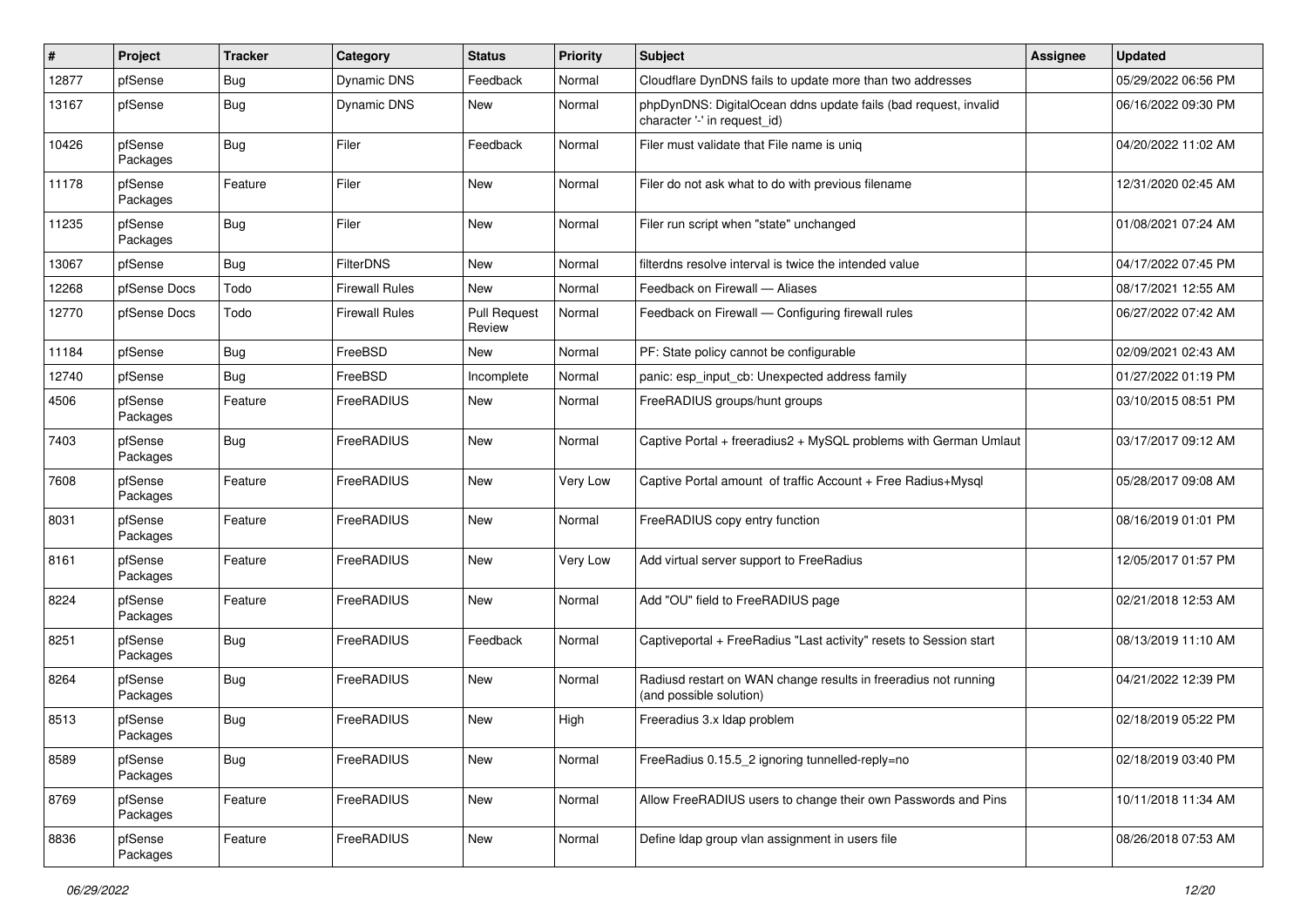| $\pmb{\#}$ | Project             | <b>Tracker</b> | Category   | <b>Status</b>                 | <b>Priority</b> | <b>Subject</b>                                                                                                                                                          | <b>Assignee</b> | <b>Updated</b>      |
|------------|---------------------|----------------|------------|-------------------------------|-----------------|-------------------------------------------------------------------------------------------------------------------------------------------------------------------------|-----------------|---------------------|
| 9704       | pfSense<br>Packages | Feature        | FreeRADIUS | <b>New</b>                    | Normal          | Enable filter_username                                                                                                                                                  |                 | 08/27/2019 12:07 PM |
| 10297      | pfSense<br>Packages | Feature        | FreeRADIUS | Assigned                      | Normal          | IPv6 user attributes                                                                                                                                                    |                 | 04/21/2022 12:39 PM |
| 10377      | pfSense<br>Packages | Feature        | FreeRADIUS | New                           | Very Low        | Allow usage of TOTP (Google-Authenticator) without PIN                                                                                                                  |                 | 03/30/2020 11:43 AM |
| 10695      | pfSense<br>Packages | <b>Bug</b>     | FreeRADIUS | <b>New</b>                    | Normal          | FreeRadius Accounting skipping MBs after reboot due to power down                                                                                                       |                 | 06/24/2020 04:49 AM |
| 11026      | pfSense<br>Packages | Feature        | FreeRADIUS | New                           | Low             | Feedback on Packages - FreeRADIUS package                                                                                                                               |                 | 11/02/2020 07:21 AM |
| 11138      | pfSense<br>Packages | Feature        | FreeRADIUS | New                           | Normal          | new WebGUI checkboxes needed                                                                                                                                            |                 | 12/07/2020 08:28 AM |
| 11534      | pfSense<br>Packages | Regression     | FreeRADIUS | <b>New</b>                    | High            | FreeRADIUS EAP anonymous connection forbidden out-of-tunnel                                                                                                             |                 | 07/14/2021 02:32 AM |
| 11802      | pfSense<br>Packages | Bug            | FreeRADIUS | New                           | Normal          | FreeRADIUS sync                                                                                                                                                         |                 | 05/10/2021 04:18 AM |
| 11980      | pfSense<br>Packages | Bug            | FreeRADIUS | Feedback                      | Normal          | EAP does not work with SQL backend                                                                                                                                      |                 | 07/21/2021 07:24 AM |
| 12126      | pfSense<br>Packages | Bug            | FreeRADIUS | New                           | Normal          | freeradius3 0.15.7_31                                                                                                                                                   |                 | 10/11/2021 08:21 AM |
| 12286      | pfSense<br>Packages | Bug            | FreeRADIUS | New                           | Normal          | Add support for ntlm auth in LDAP                                                                                                                                       |                 | 08/20/2021 08:27 AM |
| 12742      | pfSense<br>Packages | Bug            | FreeRADIUS | Feedback                      | Normal          | freeRADIUS virtual-server-default: modules dailycounter,<br>monthlycounter, noresetcounter, expire on login in authorize section<br>prevent virtual server from loading |                 | 03/01/2022 12:45 PM |
| 12982      | pfSense<br>Packages | <b>Bug</b>     | FreeRADIUS | <b>New</b>                    | Normal          | FreeRadius RadReply table entries missing from pf                                                                                                                       |                 | 06/19/2022 05:38 PM |
| 10358      | pfSense<br>Packages | Feature        | <b>FRR</b> | <b>New</b>                    | Very Low        | <b>Stage FRR Configuration Changes</b>                                                                                                                                  |                 | 03/19/2020 06:48 AM |
| 10503      | pfSense<br>Packages | <b>Bug</b>     | <b>FRR</b> | New                           | Normal          | Flapping any GW in multi-WAN influences restating all IPsec tunnels<br>in FRR which leads to dropping all IPsec VTI static routes and related<br><b>BGP</b> issues      |                 | 05/08/2020 07:51 PM |
| 10516      | pfSense<br>Packages | <b>Bug</b>     | <b>FRR</b> | <b>New</b>                    | Normal          | FRR Access list                                                                                                                                                         |                 | 12/06/2020 11:02 PM |
| 10935      | pfSense<br>Packages | Bug            | <b>FRR</b> | <b>New</b>                    | Normal          | FRR 0.6.7-6 - BGPD service recycled IPv6 without Route Map                                                                                                              |                 | 12/30/2020 05:00 PM |
| 11158      | pfSense<br>Packages | <b>Bug</b>     | <b>FRR</b> | New                           | High            | <b>FRR Prefix Lists</b>                                                                                                                                                 |                 | 12/30/2020 04:55 PM |
| 11377      | pfSense<br>Packages | <b>Bug</b>     | <b>FRR</b> | <b>Pull Request</b><br>Review | Normal          | FRR deinstall                                                                                                                                                           |                 | 03/10/2021 08:21 AM |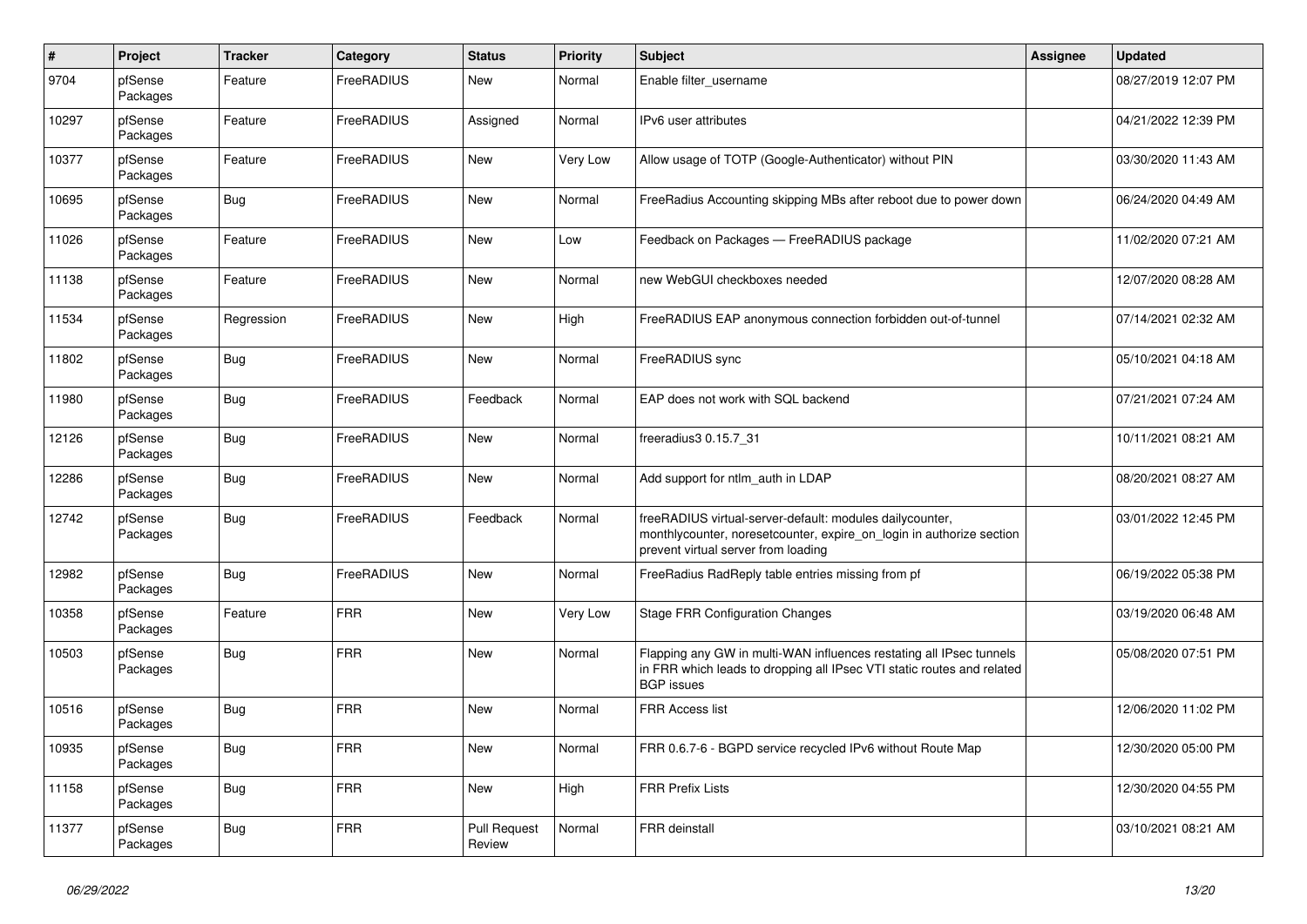| $\pmb{\#}$ | Project             | <b>Tracker</b> | Category                  | <b>Status</b>          | <b>Priority</b> | <b>Subject</b>                                                                              | <b>Assignee</b> | <b>Updated</b>      |
|------------|---------------------|----------------|---------------------------|------------------------|-----------------|---------------------------------------------------------------------------------------------|-----------------|---------------------|
| 11650      | pfSense<br>Packages | Bug            | <b>FRR</b>                | <b>New</b>             | <b>Very Low</b> | FRR configuration broken on restore of manually edited FRR config<br>sections               |                 | 03/10/2021 08:50 AM |
| 11703      | pfSense<br>Packages | Feature        | <b>FRR</b>                | New                    | Normal          | add Krill and Routinator support BGP RPKI                                                   |                 | 03/18/2021 07:47 PM |
| 11823      | pfSense<br>Packages | Feature        | <b>FRR</b>                | <b>New</b>             | Normal          | Route handling enhancements                                                                 |                 | 04/19/2021 06:23 PM |
| 11835      | pfSense<br>Packages | <b>Bug</b>     | <b>FRR</b>                | <b>New</b>             | Normal          | FRR OSPF redistributed connected routes disappearing                                        |                 | 04/22/2021 07:11 AM |
| 11837      | pfSense<br>Packages | Feature        | <b>FRR</b>                | <b>New</b>             | Low             | Increase field length of FRR Networks in Access Lists and Prefix<br>Lists                   |                 | 04/22/2021 07:10 AM |
| 11841      | pfSense<br>Packages | Bug            | <b>FRR</b>                | <b>New</b>             | Normal          | FRR access lists default bahavior changed to permit by default                              |                 | 04/22/2021 09:52 AM |
| 11936      | pfSense<br>Packages | <b>Bug</b>     | <b>FRR</b>                | Incomplete             | High            | FRR does not connect BGP when using password                                                |                 | 05/19/2021 08:12 AM |
| 11963      | pfSense<br>Packages | Feature        | <b>FRR</b>                | <b>New</b>             | Normal          | Dynamically change OSPF interface costs on selected interfaces on<br><b>CARP</b> event      |                 | 05/26/2021 04:13 AM |
| 12084      | pfSense<br>Packages | <b>Bug</b>     | <b>FRR</b>                | <b>New</b>             | Normal          | libfrr.so.0 error on SG-1100                                                                |                 | 06/26/2021 08:22 AM |
| 12751      | pfSense<br>Packages | <b>Bug</b>     | <b>FRR</b>                | <b>New</b>             | Normal          | Improve FRR route restoration after gateway events                                          |                 | 02/06/2022 11:07 PM |
| 12889      | pfSense<br>Packages | Feature        | <b>FRR</b>                | New                    | Normal          | FRR GUI add set ipv6 next-hop global                                                        |                 | 03/02/2022 06:10 AM |
| 12951      | pfSense<br>Packages | Bug            | <b>FRR</b>                | Feedback               | Normal          | FRR cannot remove IPv6 routes                                                               |                 | 03/22/2022 09:24 PM |
| 3859       | pfSense             | Feature        | <b>Gateway Monitoring</b> | <b>New</b>             | Low             | Make it possible to set the source IP address for gateway monitoring                        |                 | 11/06/2016 10:12 PM |
| 7671       | pfSense             | Feature        | Gateway Monitoring        | <b>New</b>             | Normal          | Gateway Monitoring Via Custom Script or Telnet.                                             |                 | 09/18/2020 02:59 PM |
| 11960      | pfSense             | Bug            | Gateway Monitoring        | Feedback               | Normal          | Gateway Monitoring Traffic Goes Out Default Gateway                                         |                 | 12/20/2021 05:43 AM |
| 13076      | pfSense             | Bug            | Gateway Monitoring        | <b>New</b>             | Normal          | Marking a gateway as down does not affect IPsec entries using<br>gateway groups             |                 | 06/28/2022 12:01 PM |
| 13242      | pfSense             | Feature        | Gateway Monitoring        | New                    | Normal          | Enhancements to static route creation/deletion for dpinger monitor<br>IP <sub>S</sub>       |                 | 06/03/2022 11:20 AM |
| 13295      | pfSense             | Bug            | Gateway Monitoring        | Pull Request<br>Review | Normal          | Incorrect function parameters for "get_dpinger_status()" call in<br>`qwlb.inc``             |                 | 06/28/2022 12:01 PM |
| 8343       | pfSense             | <b>Bug</b>     | Gateways                  | New                    | Normal          | Gateway Routes (Default Routes) not removed in Kernel when<br>removed from GUI              |                 | 05/14/2020 01:22 AM |
| 8743       | pfSense             | Todo           | Gateways                  | <b>New</b>             | Low             | Gateway Groups page should list gateways in tier order                                      |                 | 08/14/2019 12:16 PM |
| 8846       | pfSense             | Bug            | Gateways                  | <b>New</b>             | Low             | Misleading gateway error message adding/editing static routes using<br>a disabled interface |                 | 08/21/2019 11:29 AM |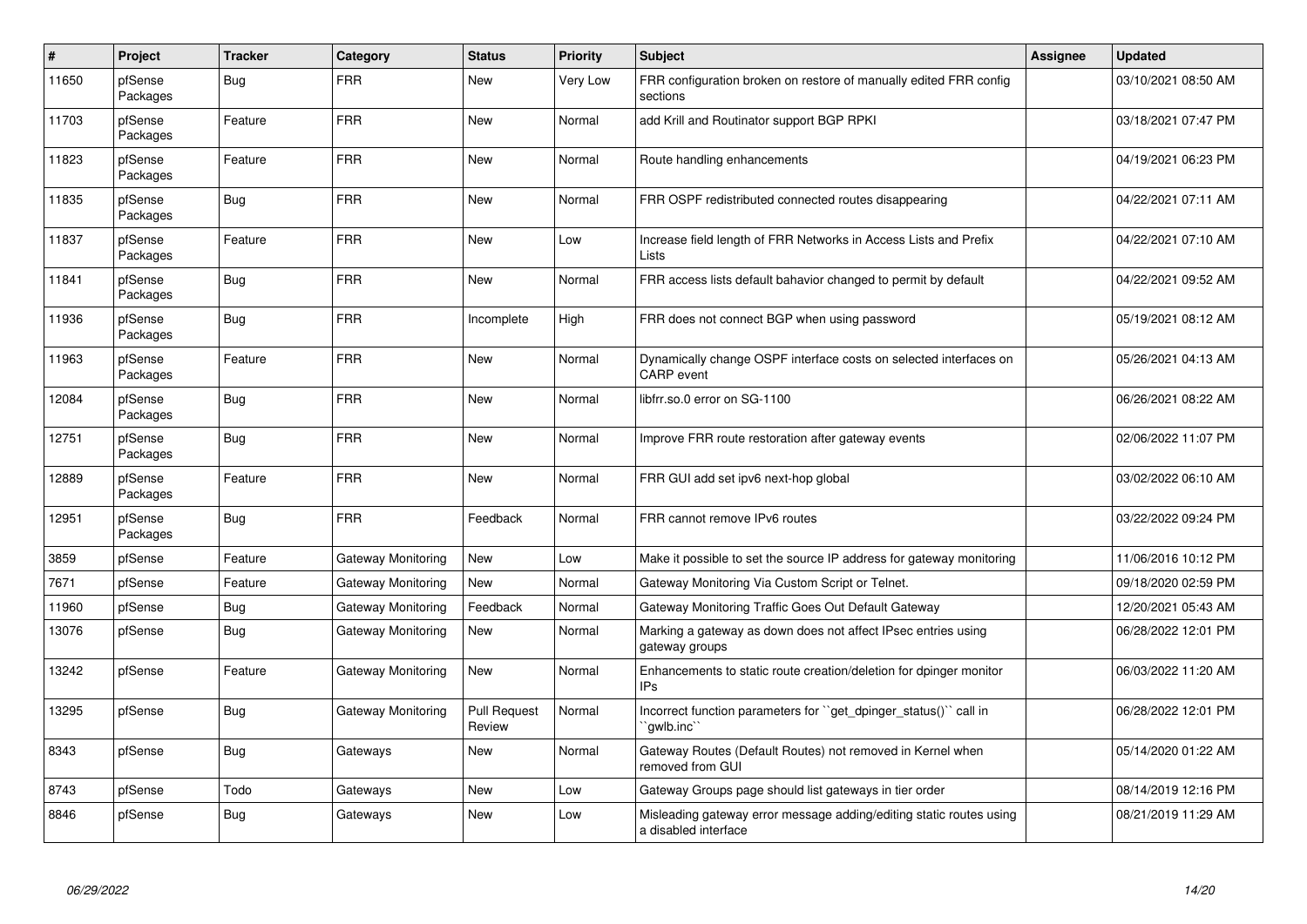| #     | Project             | <b>Tracker</b> | Category | <b>Status</b> | <b>Priority</b> | <b>Subject</b>                                                                                      | Assignee | <b>Updated</b>      |
|-------|---------------------|----------------|----------|---------------|-----------------|-----------------------------------------------------------------------------------------------------|----------|---------------------|
| 9650  | pfSense             | <b>Bug</b>     | Gateways | New           | Normal          | IPv6 connection drops (ir-)regular on Kabelvodafone (German cable<br>ISP)                           |          | 07/27/2019 07:14 AM |
| 11213 | pfSense             | Feature        | Gateways | New           | Low             | Option to mark gateway as down directly from Table                                                  |          | 01/03/2021 07:09 AM |
| 12077 | pfSense             | Feature        | Gateways | <b>New</b>    | Normal          | Allow stick-connections per gateway group                                                           |          | 06/24/2021 08:45 AM |
| 12632 | pfSense             | <b>Bug</b>     | Gateways | New           | High            | Assigning a /30 WAN IP address at the console does not save the<br>gateway correctly                |          | 06/28/2022 12:01 PM |
| 12764 | pfSense             | <b>Bug</b>     | Gateways | <b>New</b>    | Normal          | VTI gateway status is pending after assigning the VTI interface                                     |          | 02/07/2022 05:41 AM |
| 12857 | pfSense             | Bug            | Gateways | <b>New</b>    | Normal          | Firewall gateway goes away when making changes to Bridge0 device                                    |          | 02/27/2022 11:20 AM |
| 13294 | pfSense             | Feature        | Gateways | New           | Low             | Change gateway name                                                                                 |          | 06/22/2022 06:07 PM |
| 12214 | pfSense Docs        | Todo           | General  | <b>New</b>    | Low             | Connect to WebGui.                                                                                  |          | 08/05/2021 04:39 AM |
| 12570 | pfSense Docs        | Correction     | General  | New           | Normal          | Active appliance list missing 6100                                                                  |          | 12/06/2021 11:41 AM |
| 12804 | pfSense Docs        | New Content    | General  | <b>New</b>    | Very Low        | Create Slack documentation                                                                          |          | 02/15/2022 04:59 PM |
| 12805 | pfSense Docs        | New Content    | General  | New           | Very Low        | Add documentation about what triggers a notfication                                                 |          | 02/15/2022 05:10 PM |
| 6784  | pfSense<br>Packages | Bug            | haproxy  | New           | Normal          | HAProxy version .48 will not use URL Table Alias for front end<br>listener                          |          | 02/18/2019 05:32 PM |
| 6861  | pfSense<br>Packages | Bug            | haproxy  | <b>New</b>    | Normal          | Ha-Proxy duplicated backend used in place of original backend                                       |          | 02/18/2019 05:30 PM |
| 7039  | pfSense<br>Packages | Bug            | haproxy  | Feedback      | Normal          | HAProxy backend configuration does not handle intermediate CAs<br>properly                          |          | 04/21/2022 12:40 PM |
| 7462  | pfSense<br>Packages | Bug            | haproxy  | <b>New</b>    | Normal          | HAproxy not rebinding properly after WAN DHCP IP change                                             |          | 01/11/2018 09:15 AM |
| 7686  | pfSense<br>Packages | Feature        | haproxy  | <b>New</b>    | Normal          | Add option in HAProxy to configure SSL defaults based on the<br>Mozilla SSL Configuration Generator |          | 08/16/2019 01:09 PM |
| 8121  | pfSense<br>Packages | Feature        | haproxy  | New           | Normal          | haproxy, allow to generate backends even they don't seem to be<br>used                              |          | 11/23/2017 04:04 AM |
| 8213  | pfSense<br>Packages | Bug            | haproxy  | New           | Normal          | acl src file not populated from alias                                                               |          | 12/21/2017 02:02 PM |
| 8232  | pfSense<br>Packages | Feature        | haproxy  | New           | Normal          | different ssl options based on the sni name                                                         |          | 01/30/2019 10:36 AM |
| 8438  | pfSense<br>Packages | Bug            | haproxy  | <b>New</b>    | High            | haproxy: can't use ACL for cert with http-response actions                                          |          | 05/24/2018 01:12 PM |
| 8869  | pfSense<br>Packages | Feature        | haproxy  | <b>New</b>    | Normal          | HAproxy should use RFC 7919 DH parameter files                                                      |          | 10/17/2018 10:46 AM |
| 8902  | pfSense<br>Packages | Bug            | haproxy  | <b>New</b>    | Normal          | HAproxy package not use custom DNS for lookup on apply new<br>config                                |          | 09/16/2018 08:16 AM |
| 8982  | pfSense<br>Packages | Feature        | haproxy  | <b>New</b>    | Normal          | HAproxy ACL support for map in configuration UI                                                     |          | 06/25/2019 01:49 AM |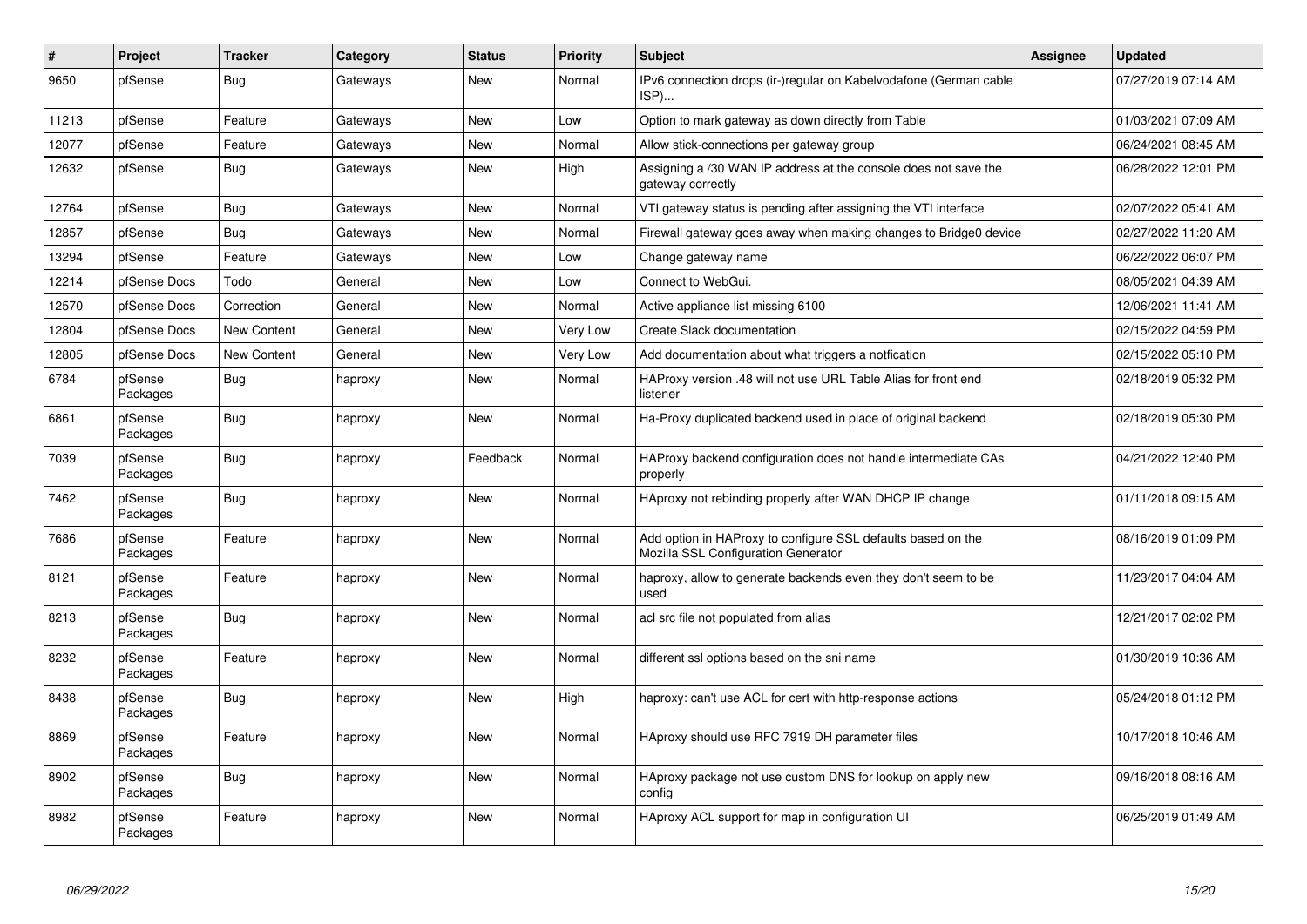| $\#$  | Project             | <b>Tracker</b> | Category           | <b>Status</b> | <b>Priority</b> | <b>Subject</b>                                                                                 | Assignee | <b>Updated</b>      |
|-------|---------------------|----------------|--------------------|---------------|-----------------|------------------------------------------------------------------------------------------------|----------|---------------------|
| 9077  | pfSense<br>Packages | Feature        | haproxy            | New           | Normal          | haproxy UI: Add seperator lines                                                                |          | 10/29/2018 06:06 AM |
| 9247  | pfSense<br>Packages | <b>Bug</b>     | haproxy            | New           | Low             | HAProxy multiple server selection on stats pages doesn't work                                  |          | 01/02/2019 04:44 PM |
| 9261  | pfSense<br>Packages | <b>Bug</b>     | haproxy            | New           | Normal          | haproxy GUI failure                                                                            |          | 01/08/2019 12:41 PM |
| 9500  | pfSense<br>Packages | Bug            | haproxy            | New           | Normal          | HAproxy does not delete non-applicable action config                                           |          | 01/18/2022 06:28 AM |
| 9599  | pfSense<br>Packages | Feature        | haproxy            | New           | Normal          | Support for "peers" in HAproxy                                                                 |          | 06/25/2019 01:47 AM |
| 9648  | pfSense<br>Packages | Feature        | haproxy            | New           | Very Low        | Multiple node Sync HAProxy configuration to backup CARP<br>members via XMLRPC.                 |          | 07/25/2019 10:04 AM |
| 10936 | pfSense<br>Packages | <b>Bug</b>     | haproxy            | Feedback      | Normal          | both haproxy/haproxy-devel non-existent option lb-agent-chk                                    |          | 04/21/2022 12:40 PM |
| 11000 | pfSense<br>Packages | <b>Bug</b>     | haproxy            | New           | Very Low        | haproxy deprecated trick suggested                                                             |          | 12/23/2020 02:55 PM |
| 11036 | pfSense<br>Packages | <b>Bug</b>     | haproxy            | New           | Normal          | <b>HAproxy ACL</b>                                                                             |          | 02/11/2022 11:27 AM |
| 12427 | pfSense<br>Packages | Todo           | haproxy            | New           | Normal          | ha-proxy: action order in the GUI is not keeped in the resulting<br>ha-proxy configuration     |          | 10/06/2021 07:02 AM |
| 12465 | pfSense<br>Packages | Feature        | haproxy            | New           | Normal          | Add forwardfor advanced usecases                                                               |          | 10/16/2021 07:35 PM |
| 13022 | pfSense<br>Packages | <b>Bug</b>     | haproxy            | Feedback      | Normal          | HAProxy - Sub Frontends ignore Client verification CA certificates                             |          | 04/06/2022 12:55 PM |
| 13098 | pfSense<br>Packages | Bug            | haproxy            | Feedback      | Low             | HAProxy Virtual IP broken link under Frontend setup                                            |          | 04/27/2022 08:35 AM |
| 12237 | pfSense Docs        | Todo           | Hardware           | New           | Normal          | Feedback on Hardware - Hardware Tuning and Troubleshooting                                     |          | 08/10/2021 03:13 AM |
| 12461 | pfSense Docs        | Todo           | Hardware           | New           | Normal          | Improve macOS Serial Command Instructions                                                      |          | 10/15/2021 03:47 PM |
| 12597 | pfSense Docs        | New Content    | Hardware           | New           | Normal          | How to reset IPMI settings and password for Netgate appliances                                 |          | 05/07/2022 12:33 PM |
| 12659 | pfSense Docs        | Todo           | Hardware           | New           | Normal          | Feedback on Hardware - Hardware Tuning and Troubleshooting -<br>Flow Control for ix            |          | 01/16/2022 10:22 AM |
| 12861 | pfSense Docs        | Correction     | Hardware           | <b>New</b>    | Normal          | pfSense hardware tuning guide references obsolete interface loader<br>variable & buffer limits |          | 02/23/2022 05:31 PM |
| 6574  | pfSense             | Feature        | Hardware / Drivers | New           | Normal          | Support USB RNDIS network interfaces                                                           |          | 08/20/2019 08:46 AM |
| 7720  | pfSense             | Feature        | Hardware / Drivers | New           | Normal          | Add general watchdog kernel modules (like ichwd) and watchdogd<br>support in the GUI.          |          | 08/19/2019 01:20 PM |
| 9094  | pfSense             | Bug            | Hardware / Drivers | Assigned      | Normal          | MBT console settings are not forced to video console                                           |          | 11/07/2018 10:23 AM |
| 9800  | pfSense             | Feature        | Hardware / Drivers | New           | Normal          | Add toggle for net.isr.dispatch=deferred in GUI                                                |          | 09/29/2019 06:18 AM |
| 10577 | pfSense             | i Bug          | Hardware / Drivers | Feedback      | Normal          | intel x553 (c3000 chipset) loading x520 driver                                                 |          | 05/28/2020 03:59 AM |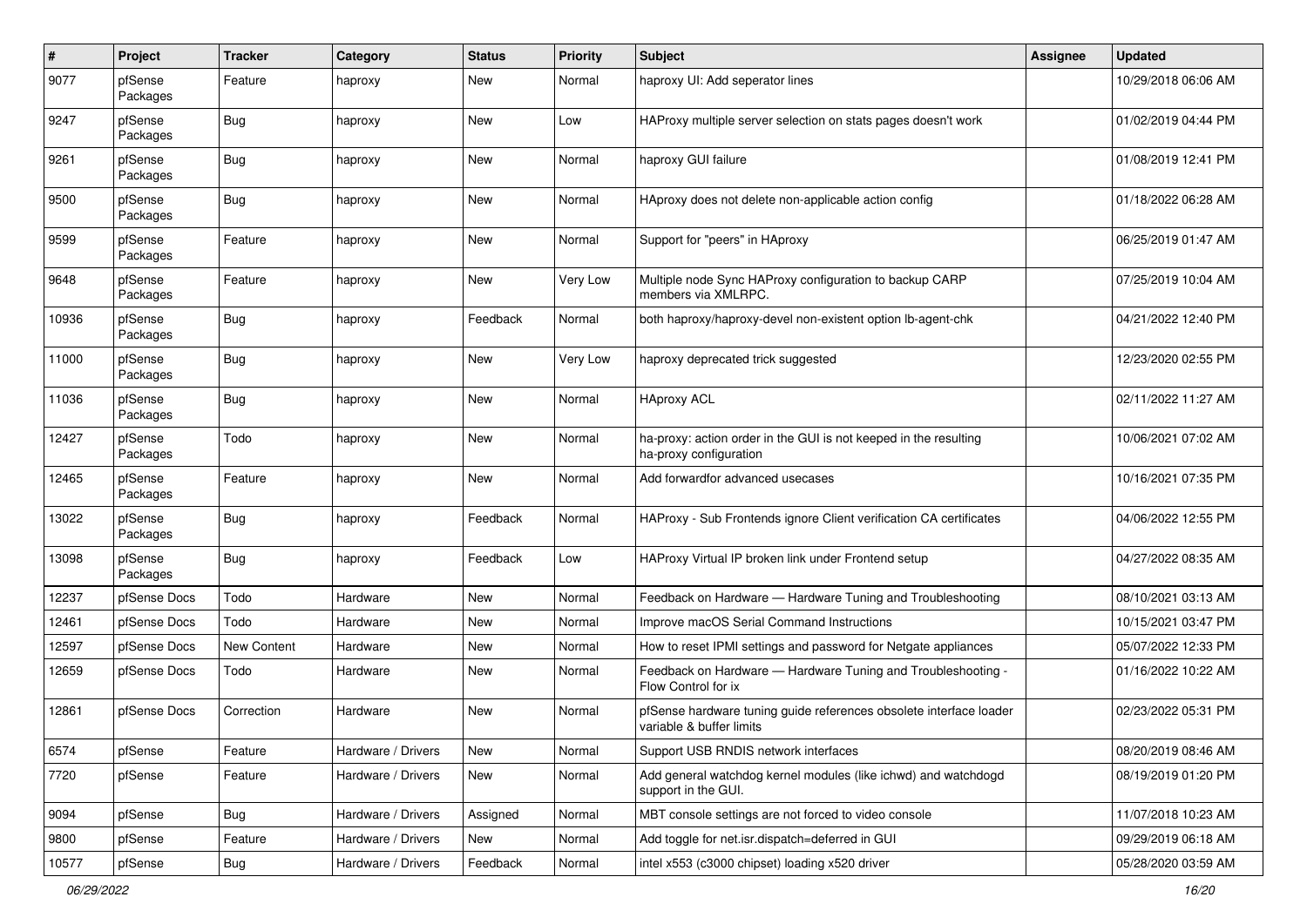| $\sharp$ | Project      | <b>Tracker</b>     | Category                 | <b>Status</b> | <b>Priority</b> | <b>Subject</b>                                                                                     | <b>Assignee</b> | <b>Updated</b>      |
|----------|--------------|--------------------|--------------------------|---------------|-----------------|----------------------------------------------------------------------------------------------------|-----------------|---------------------|
| 10584    | pfSense      | <b>Bug</b>         | Hardware / Drivers       | <b>New</b>    | Normal          | SG-3100 with M.2: shutdown instead of reboot                                                       |                 | 07/21/2020 03:08 AM |
| 10621    | pfSense      | Feature            | Hardware / Drivers       | Feedback      | Normal          | Update system.inc/system_identify_specific_platform() update to<br>accommodate AWS, Azure and GCP  |                 | 06/02/2020 03:16 PM |
| 10805    | pfSense      | Feature            | Hardware / Drivers       | <b>New</b>    | Normal          | Intel QAT (QuickAssist) encryption support for PfSense                                             |                 | 07/31/2020 03:13 PM |
| 11438    | pfSense      | Feature            | Hardware / Drivers       | <b>New</b>    | Low             | Allow multiple cryptographic accelerator modules to be loaded at the<br>same time                  |                 | 02/18/2021 12:40 PM |
| 11731    | pfSense      | Bug                | Hardware / Drivers       | <b>New</b>    | Normal          | Missing support for Realtek USB NICs                                                               |                 | 03/30/2021 04:32 AM |
| 11732    | pfSense Plus | Feature            | Hardware / Drivers       | New           | Normal          | Add VXLAN Support to pfSense Plus                                                                  |                 | 03/15/2022 02:35 AM |
| 11770    | pfSense Plus | Bug                | Hardware / Drivers       | New           | Normal          | Pantech UML295 USB Modem No Longer Functional                                                      |                 | 04/01/2021 11:28 AM |
| 11876    | pfSense      | Feature            | Hardware / Drivers       | <b>New</b>    | Normal          | OpenSSL does not use QAT acceleration on pfSense Plus<br>21.02-RELEASE-p1 or 21.05-DEVELOPMENT     |                 | 05/03/2021 08:02 AM |
| 12300    | pfSense      | Feature            | Hardware / Drivers       | New           | Normal          | Add Aquantia Atlantic driver to pfsense                                                            |                 | 09/14/2021 06:49 AM |
| 12534    | pfSense Plus | Feature            | Hardware / Drivers       | <b>New</b>    | Normal          | Generate a ISO Image for Remote Restore of pfSense Plus on the<br>XG-1537 and 1541 units with IPMI |                 | 05/30/2022 10:28 AM |
| 12607    | pfSense Plus | Bug                | Hardware / Drivers       | <b>New</b>    | High            | Instability with Snort Inline with AWS Instances                                                   |                 | 01/10/2022 09:03 PM |
| 12821    | pfSense      | Regression         | Hardware / Drivers       | Confirmed     | Normal          | Intel e1000 driver (em & igb) cannot pass VLAN0 tagged packets                                     |                 | 06/05/2022 08:23 AM |
| 12832    | pfSense Plus | Feature            | Hardware / Drivers       | <b>New</b>    | Very Low        | 6100 configurable Blinking Blue LED                                                                |                 | 02/22/2022 07:30 AM |
| 13003    | pfSense      | Bug                | Hardware / Drivers       | New           | Normal          | Malicious Driver Detection event on ixl driver                                                     |                 | 06/25/2022 05:00 PM |
| 13206    | pfSense Plus | Bug                | Hardware / Drivers       | New           | Normal          | SG-3100 LED GPIO hangs                                                                             |                 | 06/11/2022 07:01 PM |
| 8474     | pfSense      | Feature            | <b>High Availability</b> | <b>New</b>    | Low             | Easier Conversion to HA Pair from Existing Non-HA Firewall                                         |                 | 04/19/2018 11:52 PM |
| 10732    | pfSense      | Feature            | <b>High Availability</b> | New           | Very Low        | Warning banner for secondary HA node                                                               |                 | 12/23/2021 03:34 AM |
| 11714    | pfSense Docs | New Content        | High Availability        | New           | Normal          | Feedback on Troubleshooting — Troubleshooting High Availability<br><b>DHCP Failover</b>            |                 | 03/21/2021 05:58 PM |
| 11739    | pfSense Docs | <b>New Content</b> | <b>High Availability</b> | <b>New</b>    | Normal          | Manual Outbound NAT rules in HA setup                                                              |                 | 07/09/2021 08:26 AM |
| 12411    | pfSense Docs | Todo               | High Availability        | <b>New</b>    | Normal          | Feedback on High Availability - pfSense XML-RPC Config Sync<br>Overview                            |                 | 09/29/2021 10:39 AM |
| 3382     | pfSense      | <b>Bug</b>         | <b>IGMP Proxy</b>        | <b>New</b>    | Normal          | IGMPPROXY fails with more than 32 interfaces                                                       |                 | 07/12/2016 11:01 PM |
| 3862     | pfSense      | Feature            | <b>IGMP Proxy</b>        | <b>New</b>    | Normal          | Allow configuration of IGMP proxy's 'quickleave' parameter from the<br>web interface               |                 | 04/05/2016 03:24 AM |
| 8711     | pfSense      | <b>Bug</b>         | <b>IGMP Proxy</b>        | <b>New</b>    | Normal          | igmpproxy with PPPoE Interfaces                                                                    |                 | 07/28/2018 09:21 AM |
| 9338     | pfSense      | <b>Bug</b>         | <b>IGMP Proxy</b>        | <b>New</b>    | Normal          | igmpproxy ignoring downstream vlan interface                                                       |                 | 02/22/2019 03:48 AM |
| 10150    | pfSense      | <b>Bug</b>         | <b>IGMP Proxy</b>        | New           | Normal          | IGMP Proxy does not scale to hundreds of streams                                                   |                 | 01/03/2020 02:56 AM |
| 11953    | pfSense      | Bug                | <b>IGMP Proxy</b>        | <b>New</b>    | Normal          | XG-1541 crashes when igmpproxy is enabled and network interfaces<br>status change                  |                 | 05/24/2021 04:55 PM |
| 11954    | pfSense      | Feature            | <b>IGMP Proxy</b>        | New           | Normal          | <b>Multicast limits</b>                                                                            |                 | 05/25/2021 12:36 AM |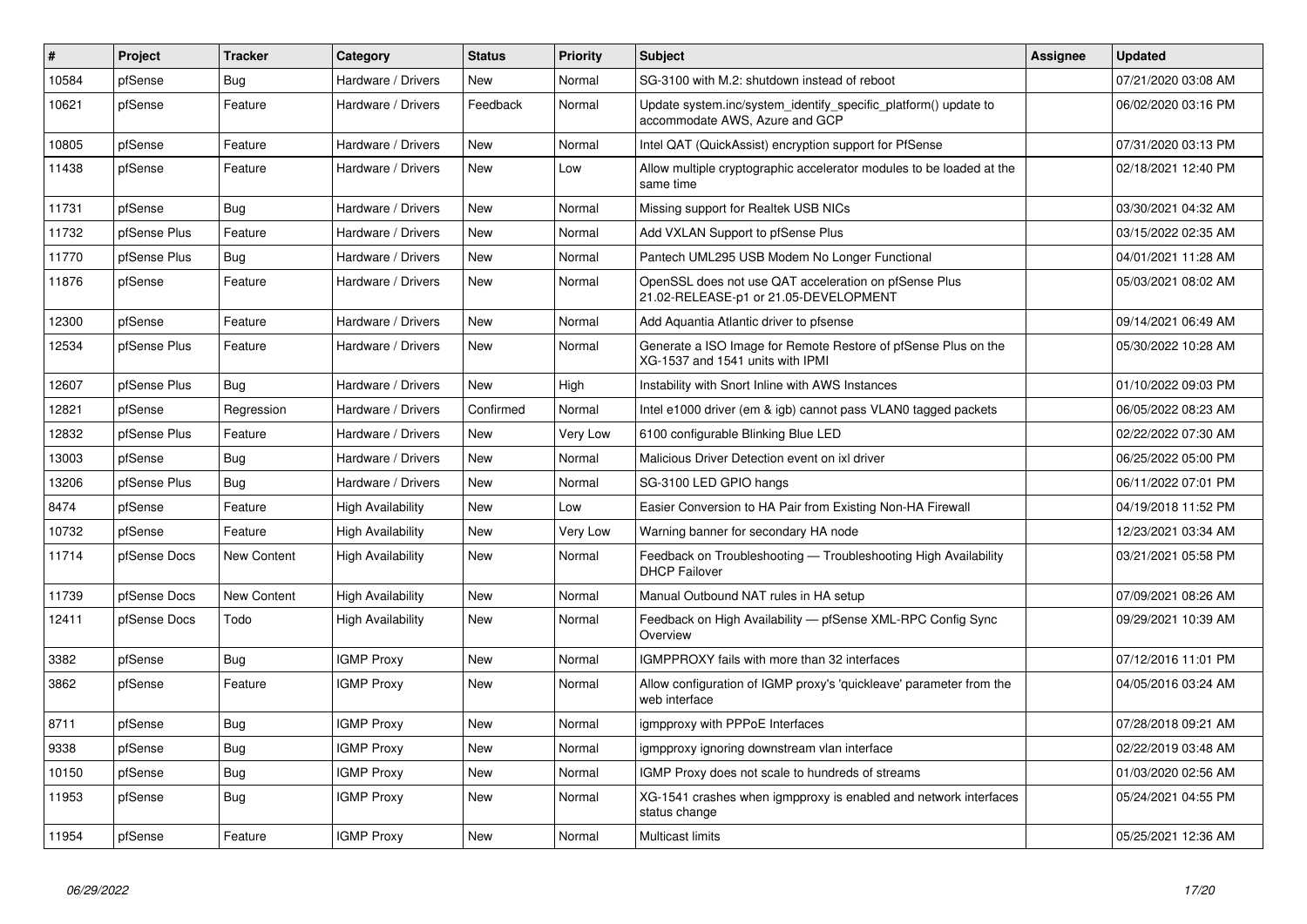| #     | Project      | <b>Tracker</b> | Category          | <b>Status</b> | <b>Priority</b> | Subject                                                                                                                 | Assignee | <b>Updated</b>      |
|-------|--------------|----------------|-------------------|---------------|-----------------|-------------------------------------------------------------------------------------------------------------------------|----------|---------------------|
| 13276 | pfSense      | <b>Bug</b>     | <b>IGMP Proxy</b> | New           | Normal          | IGMP Proxy Error Message for Logging Links to System Log Instead<br>of Routing Log                                      |          | 06/16/2022 07:48 PM |
| 13277 | pfSense      | <b>Bug</b>     | <b>IGMP Proxy</b> | New           | Normal          | IGMP Proxy webConfigurator Page Always Produces Error                                                                   |          | 06/16/2022 07:50 PM |
| 6457  | pfSense      | Feature        | Installer         | New           | Normal          | Allow ability to configure AWS EC2 AMI via userdata                                                                     |          | 09/21/2020 02:54 PM |
| 7541  | pfSense      | Feature        | Installer         | New           | Normal          | ZFS Install, add hot spare option                                                                                       |          | 08/14/2019 09:32 AM |
| 8401  | pfSense      | <b>Bug</b>     | Installer         | New           | Normal          | Issues related to keys representing alphabetic characters specific to<br>Scandinavian languages and to some other keys. |          | 03/30/2018 11:06 AM |
| 10690 | pfSense      | <b>Bug</b>     | Installer         | <b>New</b>    | Low             | Not possible to make UFS install on ZFS formatted drive                                                                 |          | 04/21/2022 12:39 PM |
| 11363 | pfSense      | <b>Bug</b>     | Installer         | New           | Normal          | Clean Install 2.5.0 fails due to hardware incompability                                                                 |          | 02/04/2021 11:06 AM |
| 12367 | pfSense      | Todo           | Installer         | <b>New</b>    | Normal          | ZFS: Do not show memstick disk on target list                                                                           |          | 09/13/2021 07:37 AM |
| 12813 | pfSense      | Feature        | Installer         | New           | Low             | Recover extra data in the installer                                                                                     |          | 02/17/2022 07:52 AM |
| 12960 | pfSense      | <b>Bug</b>     | Installer         | New           | Normal          | VGA installer image defaults to serial console, serial console is<br>default in GUI settings                            |          | 06/28/2022 12:01 PM |
| 12974 | pfSense Plus | <b>Bug</b>     | Installer         | New           | Normal          | Typing anything into 1100/2100 recovery installer causes process to<br>stop                                             |          | 06/05/2022 04:10 PM |
| 1337  | pfSense      | Feature        | Interfaces        | Assigned      | Normal          | VLANs with different MAC address than parent interface                                                                  |          | 04/21/2022 12:39 PM |
| 2357  | pfSense      | Feature        | Interfaces        | New           | Low             | Support Dual Stack Lite                                                                                                 |          | 05/13/2014 09:39 PM |
| 4428  | pfSense      | <b>Bug</b>     | Interfaces        | Confirmed     | Normal          | Setting media option on em(4) leads to infinite link cycling                                                            |          | 07/06/2016 12:45 AM |
| 5474  | pfSense      | Feature        | Interfaces        | New           | Normal          | Add 802.1x configuration to wired interfaces.                                                                           |          | 03/16/2016 04:32 PM |
| 5887  | pfSense      | <b>Bug</b>     | Interfaces        | Confirmed     | Normal          | hardware_offloading_applyflags sets/unsets most values when<br>already set correctly                                    |          | 07/06/2016 03:31 PM |
| 6038  | pfSense      | Feature        | Interfaces        | New           | Normal          | Add ability to configure which interface is chosen for defining<br>hostname IP in /etc/hosts                            |          | 07/07/2017 09:56 AM |
| 6289  | pfSense      | <b>Bug</b>     | Interfaces        | <b>New</b>    | Normal          | IPv6 address not given to track6 interfaces on create                                                                   |          | 12/30/2021 04:17 AM |
| 6605  | pfSense      | Bug            | Interfaces        | Confirmed     | Normal          | rc.linkup logic issues with actions taken                                                                               |          | 07/12/2016 07:46 PM |
| 6796  | pfSense      | Feature        | Interfaces        | <b>New</b>    | Normal          | Allow hostnames as GRE and GIF endpoints                                                                                |          | 08/13/2019 02:35 PM |
| 6823  | pfSense      | Bug            | Interfaces        | New           | Normal          | No connectivity after changing link state to UP                                                                         |          | 04/21/2022 12:39 PM |
| 6845  | pfSense      | Feature        | Interfaces        | New           | Normal          | DHCP / DHCPv6 WAN client status page                                                                                    |          | 08/19/2019 12:37 PM |
| 6977  | pfSense      | <b>Bug</b>     | Interfaces        | New           | Normal          | VLAN traffic is erroneously counted as underlying iface (untagged)<br>traffic                                           |          | 08/13/2019 02:56 PM |
| 7040  | pfSense      | Bug            | Interfaces        | New           | Normal          | Issue when disabling an interface                                                                                       |          | 12/26/2016 02:56 AM |
| 7430  | pfSense      | <b>Bug</b>     | Interfaces        | New           | Normal          | pfsense-utils.inc - where_is_ipaddr_configured() should account for<br>loopback interface                               |          | 08/13/2019 03:48 PM |
| 7626  | pfSense      | Feature        | Interfaces        | New           | Normal          | Add IPoE support for WAN                                                                                                |          | 01/01/2022 12:31 AM |
| 7730  | pfSense      | Bug            | Interfaces        | New           | High            | 2.3.4_1 greX: loop detected when hit save on filter rules or interfaces                                                 |          | 07/27/2017 08:16 AM |
| 8050  | pfSense      | Bug            | Interfaces        | New           | High            | Enabling bridge while interfaces have link freezes console                                                              |          | 11/03/2017 04:38 PM |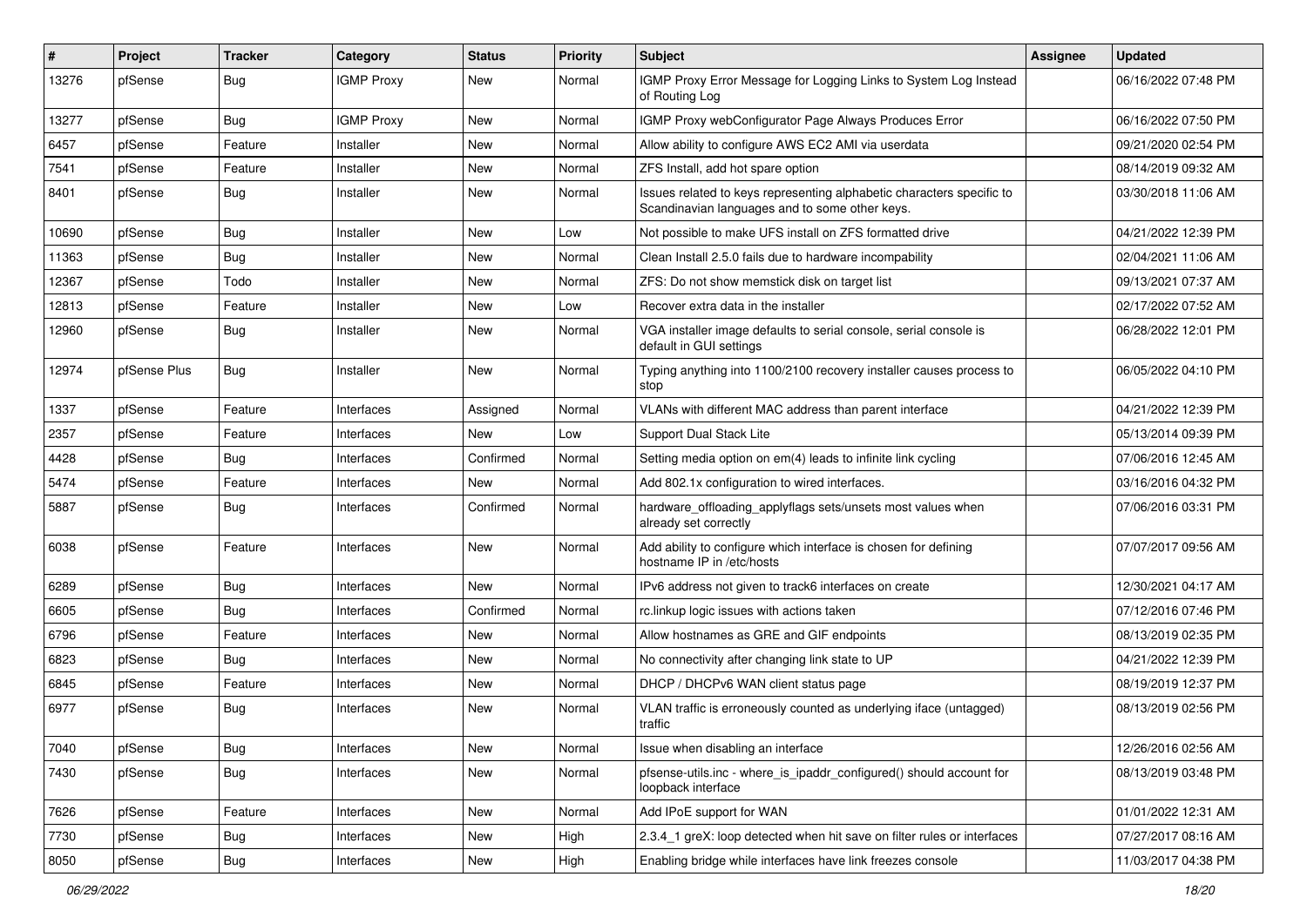| #     | Project | <b>Tracker</b> | Category   | <b>Status</b> | <b>Priority</b> | <b>Subject</b>                                                                                                                                                                                  | <b>Assignee</b> | <b>Updated</b>      |
|-------|---------|----------------|------------|---------------|-----------------|-------------------------------------------------------------------------------------------------------------------------------------------------------------------------------------------------|-----------------|---------------------|
| 8089  | pfSense | Bug            | Interfaces | New           | High            | VLAN page breaks after config restore to new hardware.                                                                                                                                          |                 | 11/21/2017 01:38 PM |
| 8113  | pfSense | Bug            | Interfaces | <b>New</b>    | Normal          | MTU setting on bridge, openypn clients ignored                                                                                                                                                  |                 | 12/31/2021 05:55 PM |
| 8158  | pfSense | Bug            | Interfaces | New           | High            | IPv6 Track Interface issue with more than one WAN-Gateway and a<br>number of internal interfaces at least track interface from one<br>interface does not work on regular base                   |                 | 12/03/2017 09:00 AM |
| 8173  | pfSense | Feature        | Interfaces | <b>New</b>    | Normal          | dhcp6c - RAW Options                                                                                                                                                                            |                 | 05/29/2022 05:34 PM |
| 8435  | pfSense | Bug            | Interfaces | <b>New</b>    | Normal          | DHCPv6 unusable in certain circumstances (US AT&T Fiber, etc.)                                                                                                                                  |                 | 08/14/2019 10:52 AM |
| 8520  | pfSense | Feature        | Interfaces | <b>New</b>    | Normal          | Option to auto-renew DHCP on interface with an offline gateway or<br>marked as down                                                                                                             |                 | 07/20/2021 11:00 AM |
| 8526  | pfSense | Bug            | Interfaces | <b>New</b>    | Normal          | DHCP client ignores server replies when 802.1q tagging is used                                                                                                                                  |                 | 08/14/2019 10:52 AM |
| 8770  | pfSense | Bug            | Interfaces | New           | Normal          | QinQ interfaces always show as active                                                                                                                                                           |                 | 02/01/2020 09:47 AM |
| 8882  | pfSense | <b>Bug</b>     | Interfaces | Incomplete    | Normal          | Interface assignments lost on reboot                                                                                                                                                            |                 | 02/17/2022 02:24 PM |
| 9241  | pfSense | Bug            | Interfaces | New           | Normal          | Ethernet link cycles up/down if "auto-negotiate" is explicitly selected<br>in interface configuration                                                                                           |                 | 12/31/2018 08:36 PM |
| 9384  | pfSense | Bug            | Interfaces | Confirmed     | Normal          | devd putting "\$" before variable contents when using single quotes                                                                                                                             |                 | 04/21/2022 12:39 PM |
| 9464  | pfSense | Feature        | Interfaces | New           | Normal          | Marvell 6000 -- netgate hardware (e.g.: XG-7100, XG-3100) internal<br>switch LACP support                                                                                                       |                 | 04/08/2019 07:58 AM |
| 9585  | pfSense | Bug            | Interfaces | <b>New</b>    | Normal          | 6RD: Unable to reach hosts on within same 6rd-domain                                                                                                                                            |                 | 08/14/2019 02:39 PM |
| 9690  | pfSense | <b>Bug</b>     | Interfaces | <b>New</b>    | Normal          | Ethernet flow control should be disabled by default                                                                                                                                             |                 | 08/19/2019 06:45 PM |
| 9837  | pfSense | Bug            | Interfaces | New           | Very Low        | ipv6 is not completely disabled on the interfaces                                                                                                                                               |                 | 10/24/2019 01:16 AM |
| 10204 | pfSense | Feature        | Interfaces | <b>New</b>    | Low             | Possible clarification of Track IPv6 Interface Subnet ID                                                                                                                                        |                 | 01/23/2020 01:04 PM |
| 10223 | pfSense | Feature        | Interfaces | <b>New</b>    | Normal          | Add the ability to create additional loopback interfaces                                                                                                                                        |                 | 12/15/2020 04:35 PM |
| 10890 | pfSense | Feature        | Interfaces | <b>New</b>    | Normal          | Allow multiple assigned interfaces to track status of a single switch<br>port                                                                                                                   |                 | 09/14/2020 07:20 AM |
| 11056 | pfSense | Feature        | Interfaces | New           | Normal          | Add option to disable flow-control on interfaces in GUI                                                                                                                                         |                 | 11/11/2020 04:41 PM |
| 11139 | pfSense | Documentation  | Interfaces | New           | Normal          | <b>Bridges and VLANs</b>                                                                                                                                                                        |                 | 12/07/2020 12:32 PM |
| 11169 | pfSense | Feature        | Interfaces | New           | Very Low        | Changing interface index order                                                                                                                                                                  |                 | 12/17/2020 05:44 AM |
| 11243 | pfSense | Feature        | Interfaces | New           | Normal          | individual pfctl snort2c tables per interface only blocking IPs for<br>specific interface when a rule triggers in snort/suricata                                                                |                 | 01/14/2021 03:02 PM |
| 11335 | pfSense | Bug            | Interfaces | <b>New</b>    | Normal          | Spoofing the MAC on a LAGG interface does not work for some NIC<br>types.                                                                                                                       |                 | 01/29/2021 09:10 AM |
| 11412 | pfSense | Bug            | Interfaces | New           | Normal          | LLDPD Package Doesn't Work with Switchports                                                                                                                                                     |                 | 02/12/2021 08:12 PM |
| 11430 | pfSense | <b>Bug</b>     | Interfaces | New           | Normal          | PHP console spam after Assigning Interfaces                                                                                                                                                     |                 | 10/09/2021 10:37 AM |
| 11641 | pfSense | <b>Bug</b>     | Interfaces | New           | Normal          | On xn based interfaces without the VLANMTU flag the first VLAN tag<br>defined does not follow the parent interface MTU settings. All<br>subsequent VLAN tags follow the parent interface's MTU. |                 | 03/09/2021 06:42 PM |